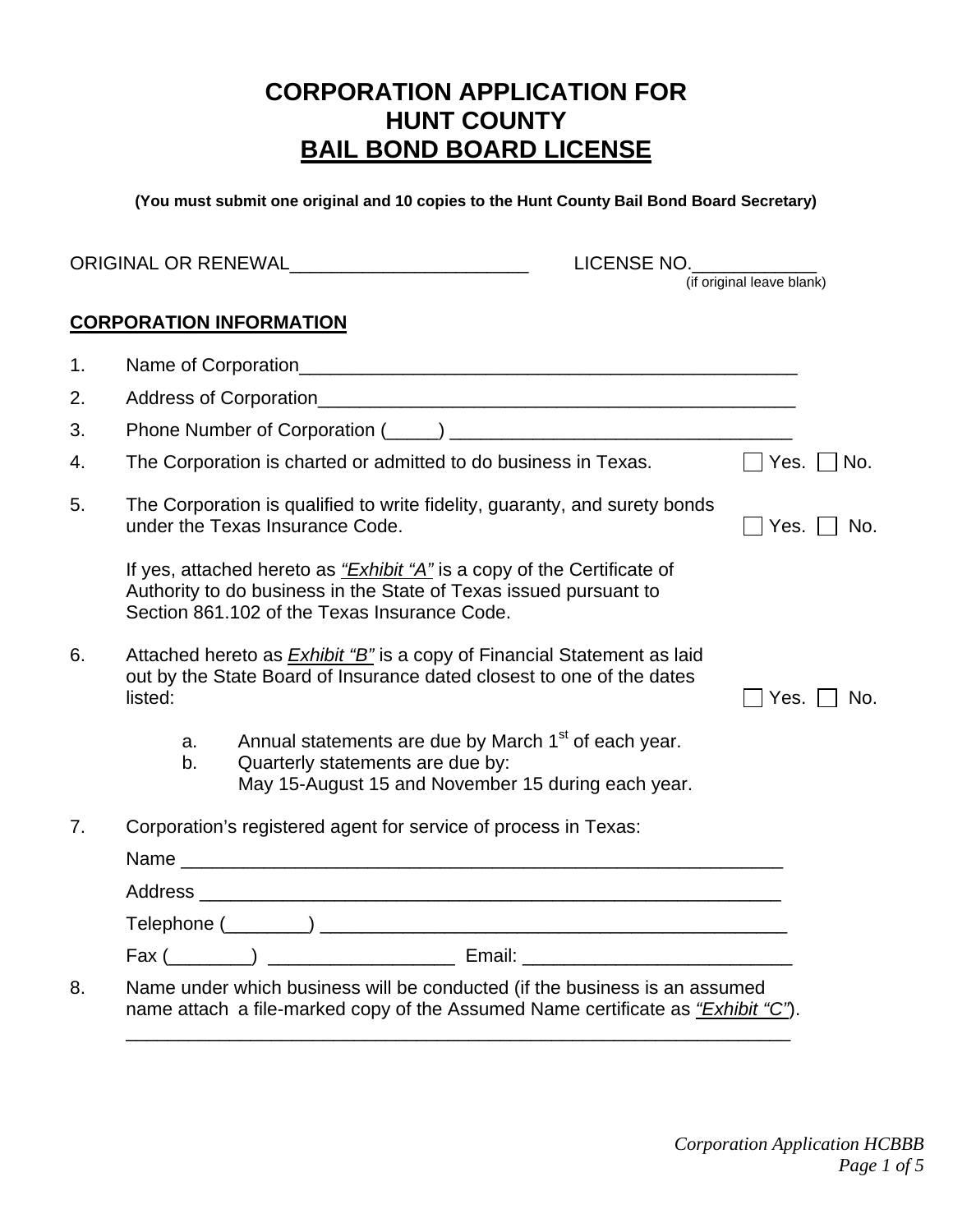| 9.  | Street Address where business will be conducted ________________________________                                                                                                                                                                                                                                                                                                                                                                                                         |      |     |
|-----|------------------------------------------------------------------------------------------------------------------------------------------------------------------------------------------------------------------------------------------------------------------------------------------------------------------------------------------------------------------------------------------------------------------------------------------------------------------------------------------|------|-----|
| 10. |                                                                                                                                                                                                                                                                                                                                                                                                                                                                                          |      |     |
| 11. |                                                                                                                                                                                                                                                                                                                                                                                                                                                                                          |      |     |
| 12. |                                                                                                                                                                                                                                                                                                                                                                                                                                                                                          |      |     |
| 13. |                                                                                                                                                                                                                                                                                                                                                                                                                                                                                          |      |     |
| 14. | If the application is approved the corporation intends to deposit with the county<br>treasurer cash or the cash value of a certificate(s) of deposit or a cashier's check<br>in the amount of $\frac{1}{2}$ [100] $\frac{1}{2}$ [100] $\frac{1}{2}$ [100] $\frac{1}{2}$ [100] $\frac{1}{2}$ [100] $\frac{1}{2}$ [100] $\frac{1}{2}$ [100] $\frac{1}{2}$ [100] $\frac{1}{2}$ [100] $\frac{1}{2}$ [100] $\frac{1}{2}$ [100] $\frac{1}{2}$ [100] $\frac{1}{2}$ [1                           |      |     |
| 15. | The Corporation will execute and provide an Assignment of Security for<br>Bail Bond Collateral and a Financial Institution Acknowledgement in the<br>form attached hereto as <b>Exhibit "D"</b> .                                                                                                                                                                                                                                                                                        | Yes. | No. |
| 16. | The corporation will comply with the Texas Occupations Code Chapter<br>1704 and the Local Rules of the Hunt County Bail Bond Board.                                                                                                                                                                                                                                                                                                                                                      | Yes. | No. |
| 17. | The Corporation has filed with the office of the Hunt County Clerk a<br>power of attorney designating and authorizing the named agent of the<br>Corporation to execute bail bonds.                                                                                                                                                                                                                                                                                                       | Yes. | No. |
|     | If yes, attached hereto as $Exhibit EE$ is a certified copy of the power of<br>attorney.                                                                                                                                                                                                                                                                                                                                                                                                 |      |     |
| 18. | The Corporation is or has been licensed under the Bail Bond Board<br>Act in another county.                                                                                                                                                                                                                                                                                                                                                                                              | Yes  | No. |
|     | If yes, attached hereto as "Exhibit "F" is a list of each county in<br>which the Corporation holds or has held a license.                                                                                                                                                                                                                                                                                                                                                                |      |     |
| 19. | The Corporation has attached hereto as " <i>Exhibit "G"</i> is a declaration stating<br>that it has no final judgments executed by it as a surety or as an agent for<br>a surety in any county that has been unpaid for more than 30 days and<br>that arose directly or indirectly from any bail bond or a declaration detailing<br>all final judgments that arose directly or indirectly from a bail bond<br>executed by it as a surety or as an agent for a surety that remains unpaid |      |     |
|     | for more than 30 days after issuance.                                                                                                                                                                                                                                                                                                                                                                                                                                                    | Yes. | No. |
| 20. | Has this Corporation ever been denied a bail bond surety license or<br>had a license suspended or revoked in the State of Texas?                                                                                                                                                                                                                                                                                                                                                         | Yes. | No. |
|     | If yes, attached hereto as <i>Exhibit "H</i> " is a statement detailing the county,<br>date and reason for the denial, suspension or revocation.                                                                                                                                                                                                                                                                                                                                         |      |     |
| 21. | This application is accompanied by a nonrefundable fee of \$500.00.                                                                                                                                                                                                                                                                                                                                                                                                                      | Yes. | No. |

*Corporation Application HCBBB Page 2 of 5*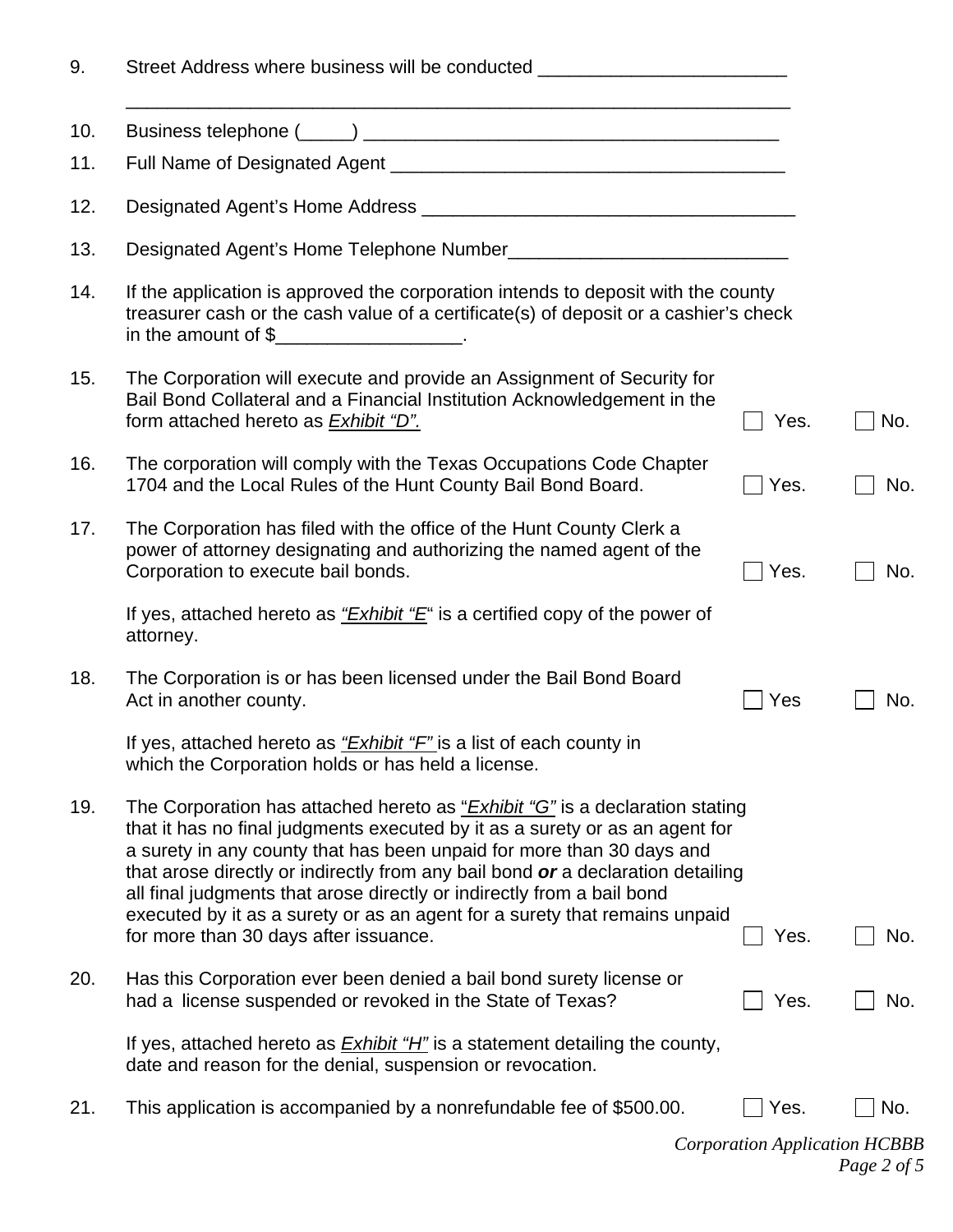The undersigned officer of the named Corporation hereby certifies that he/she is authorized to make this application on behalf of said Corporation and that he/she has read this application and states that the information contained in this application is true and correct, without any material omissions, to the best of his/her knowledge.

| Date |  |
|------|--|
|      |  |
|      |  |
|      |  |
|      |  |
|      |  |

SUBSCRIBED AND SWORN TO before me, the undersigned authority, this \_\_\_\_\_\_\_ day of  $\overline{\phantom{a}... \phantom{a}}$ , 20 $\overline{\phantom{a}... \phantom{a}}$ .

> Notary Public The State of Texas My Commission expires:

 $\_$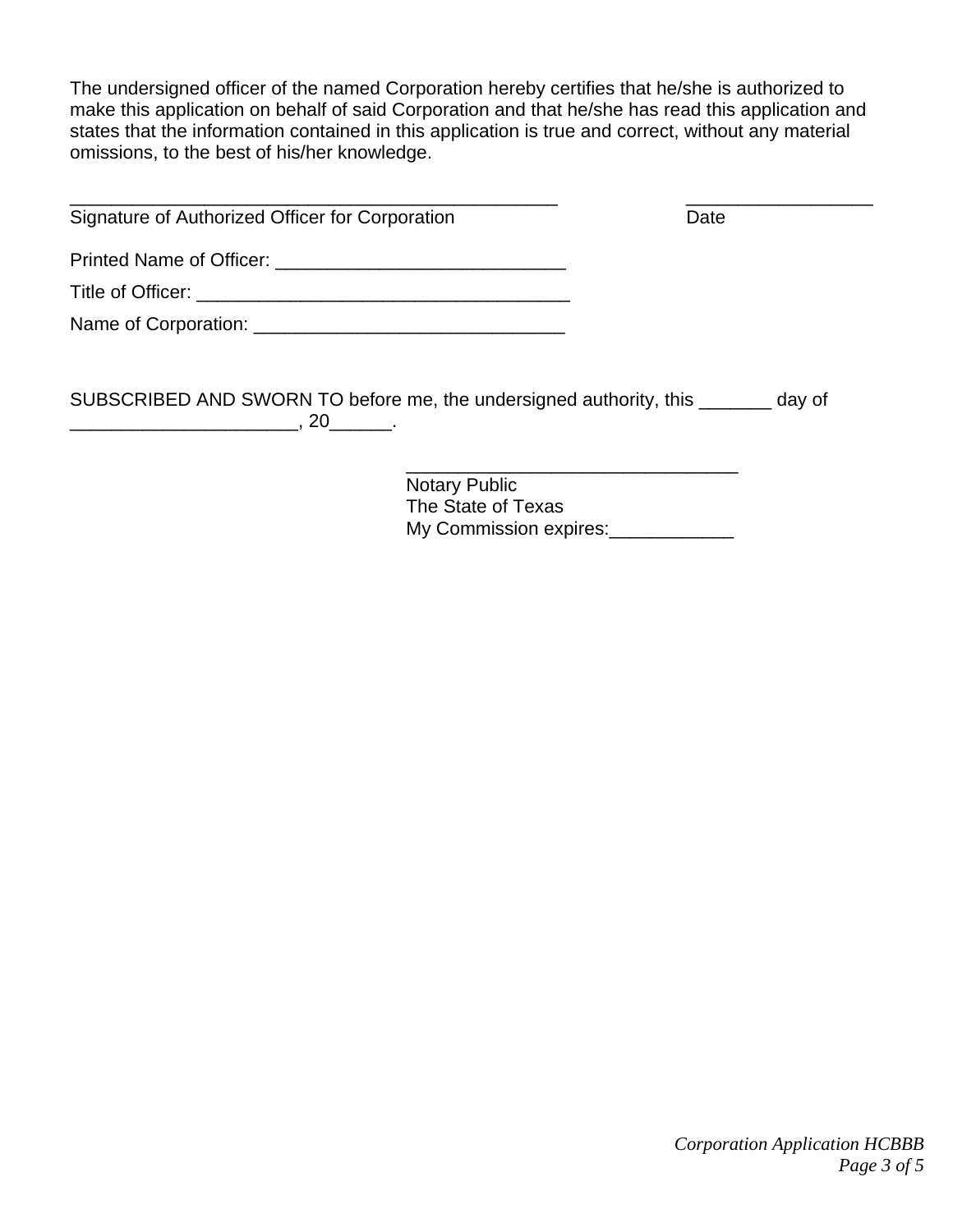### **AGENT OF CORPORATION INFORMATION WHO WILL BE IN CHARGE OF CORPORATE SURETY BUSINESS**

| 1.  |                                                                                                                                                                                                                                                                                                                                                                                                                    |      |     |
|-----|--------------------------------------------------------------------------------------------------------------------------------------------------------------------------------------------------------------------------------------------------------------------------------------------------------------------------------------------------------------------------------------------------------------------|------|-----|
| 2.  |                                                                                                                                                                                                                                                                                                                                                                                                                    |      |     |
| 3   |                                                                                                                                                                                                                                                                                                                                                                                                                    |      |     |
| 4.  |                                                                                                                                                                                                                                                                                                                                                                                                                    |      |     |
| 5.  | I am a citizen of the United States.                                                                                                                                                                                                                                                                                                                                                                               | Yes. | No. |
| 6.  | I am a resident of the State of Texas.                                                                                                                                                                                                                                                                                                                                                                             | Yes. | No. |
| 7.  | I am at least 18 years of age.                                                                                                                                                                                                                                                                                                                                                                                     | Yes. | No. |
| 8.  | I have attached hereto as <b>Exhibit "I"</b> a photograph of myself.                                                                                                                                                                                                                                                                                                                                               | Yes. | No. |
| 9.  | I have attached hereto as <b>Exhibit "J"</b> my fingerprint card.<br>(taken by the Hunt County Sheriff's Office)                                                                                                                                                                                                                                                                                                   | Yes. | No. |
| 10. | Attached hereto as "Exhibit "K" is documentary evidence that, in the<br>two years preceding the date this application was filed, I have been<br>continuously employed by a person licensed under this chapter for at<br>least one year and for not less than 30 hours per week, excluding annual<br>leave, and have performed duties that encompass all phases of the<br>bonding business.                         | Yes. | No. |
| 11. | Attached hereto as " <i>Exhibit "L"</i> is documentary evidence that, in the two<br>years preceding the date this application was filed, I have completed at<br>least eight hours of continuing legal education in criminal law courses or<br>bail bond law courses that are approved by the State Bar of Texas and<br>that are offered by an accredited institution of higher education in the<br>State of Texas. | Yes. | No. |
| 12. | Attached hereto as "Exhibit "M" is three (3) letters of recommendation,<br>each from a person who has known me for at least three (3) years and<br>states that I have a reputation for honesty, truthfulness, fair dealing and<br>competency; and recommends that the board issue the license.                                                                                                                     | Yes. | No. |
| 13. | Since August 27, 1973, have you been finally convicted of a misdemeanor<br>involving moral turpitude or a felony?                                                                                                                                                                                                                                                                                                  | Yes. | No. |
| 14. | I authorize, allow, and permit the Hunt County Attorney's Office to<br>obtain my criminal history to verify and report to the Hunt County Bail<br>Bond Board that since, August 27, 1973, I have not been finally convicted<br>of a misdemeanor involving moral turpitude or a felony.                                                                                                                             | Yes. | No. |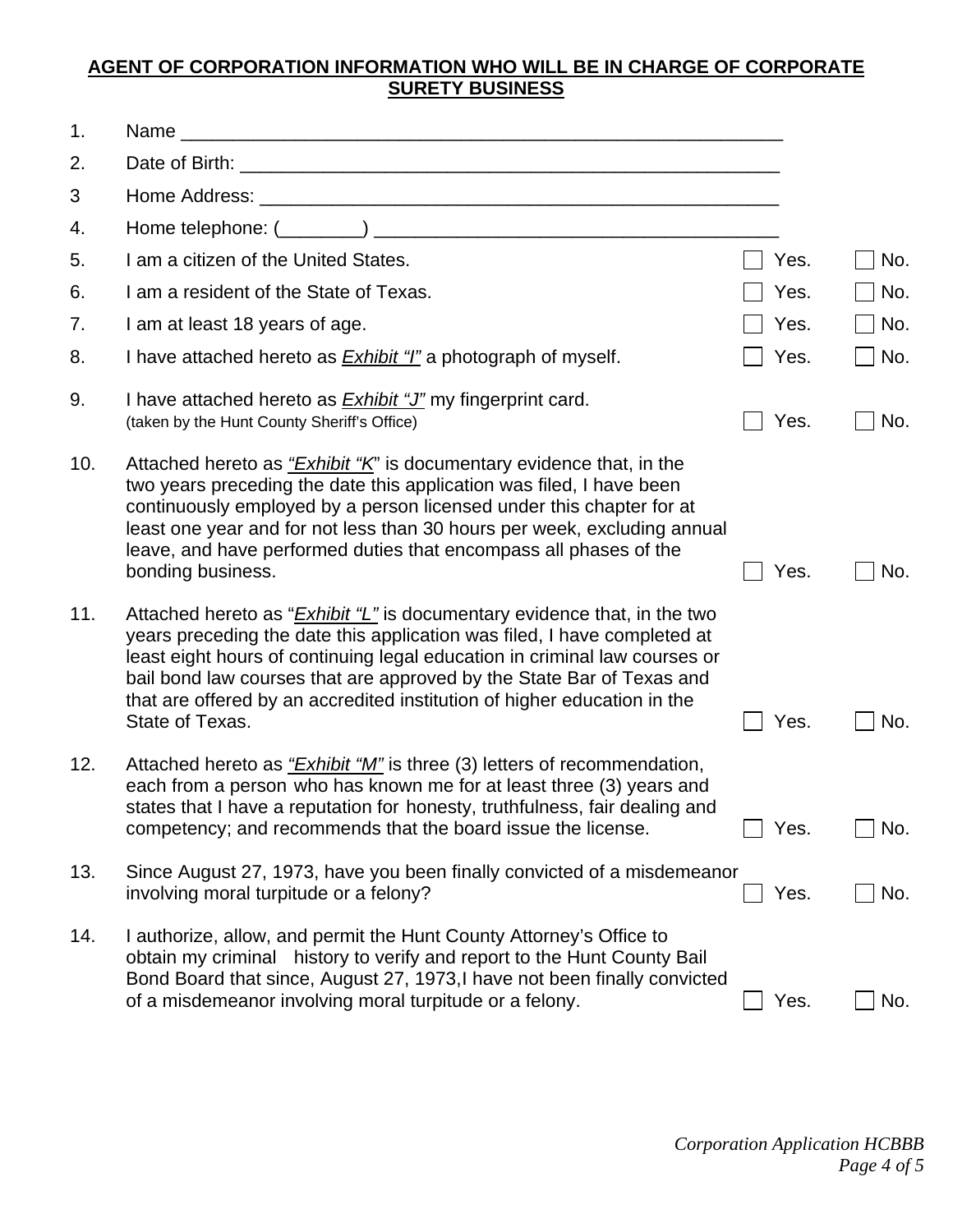| 15. | county.                                                     | I am or have been licensed under the Bail Bond Board Act in another                                                                                                                                                                                                                                                                                                                                                                                                                                  | Yes  | No. |
|-----|-------------------------------------------------------------|------------------------------------------------------------------------------------------------------------------------------------------------------------------------------------------------------------------------------------------------------------------------------------------------------------------------------------------------------------------------------------------------------------------------------------------------------------------------------------------------------|------|-----|
|     | I hold or have held a license;                              | If yes, attached hereto as " <i>Exhibit</i> "N" is a list of each county in which                                                                                                                                                                                                                                                                                                                                                                                                                    |      |     |
| 16. | issuance.                                                   | I have attached hereto as " <i>Exhibit "O"</i> a declaration stating that I have no final<br>judgments executed by me as a surety or as an agent for a surety in any<br>county that has been unpaid for more than 30 days and that arose directly or<br>indirectly from any bail bond or a declaration detailing all final judgments<br>that arose directly or indirectly from a bail bond executed by me as a surety<br>or as an agent for a surety that remains unpaid for more than 30 days after | Yes. | No. |
| 17. | I am presently involved in civil litigation.                |                                                                                                                                                                                                                                                                                                                                                                                                                                                                                                      | Yes. | No. |
|     | county where the litigation is pending.                     | If yes, attached hereto as "Exhibit "P" is the case number, court and                                                                                                                                                                                                                                                                                                                                                                                                                                |      |     |
| 18. | I have unsatisfied judgments pending against me.            |                                                                                                                                                                                                                                                                                                                                                                                                                                                                                                      | Yes. | No. |
|     | against me.                                                 | If yes, attached hereto as $Exhibit$ "Q" are a copy of the judgments pending                                                                                                                                                                                                                                                                                                                                                                                                                         |      |     |
| 19. | license suspended or revoked in the State of Texas?         | Have you ever been denied a bail bond surety license or had a                                                                                                                                                                                                                                                                                                                                                                                                                                        | Yes. | No. |
|     |                                                             | If yes, attached hereto as $Exhibit 'R''$ is the statement detailing the<br>county, date and reason for the denial, suspension or revocation.                                                                                                                                                                                                                                                                                                                                                        |      |     |
| 20. |                                                             | I declare that I will comply with the Texas Occupations Code, Chapter<br>1704 and the Local Rules of the Hunt County Bail Bond Board.                                                                                                                                                                                                                                                                                                                                                                | Yes. | No. |
|     |                                                             | Signed this ________________ day of _________________________________, 20_________.                                                                                                                                                                                                                                                                                                                                                                                                                  |      |     |
|     |                                                             | Applicant                                                                                                                                                                                                                                                                                                                                                                                                                                                                                            |      |     |
|     |                                                             | SUBSCRIBED AND SWORN TO before me, the undersigned authority, this                                                                                                                                                                                                                                                                                                                                                                                                                                   |      |     |
|     | __________ day of ______________________________, 20______. |                                                                                                                                                                                                                                                                                                                                                                                                                                                                                                      |      |     |
|     |                                                             | <b>Notary Public</b><br>The State of Texas<br>My Commission expires: __________________                                                                                                                                                                                                                                                                                                                                                                                                              |      |     |
|     |                                                             |                                                                                                                                                                                                                                                                                                                                                                                                                                                                                                      |      |     |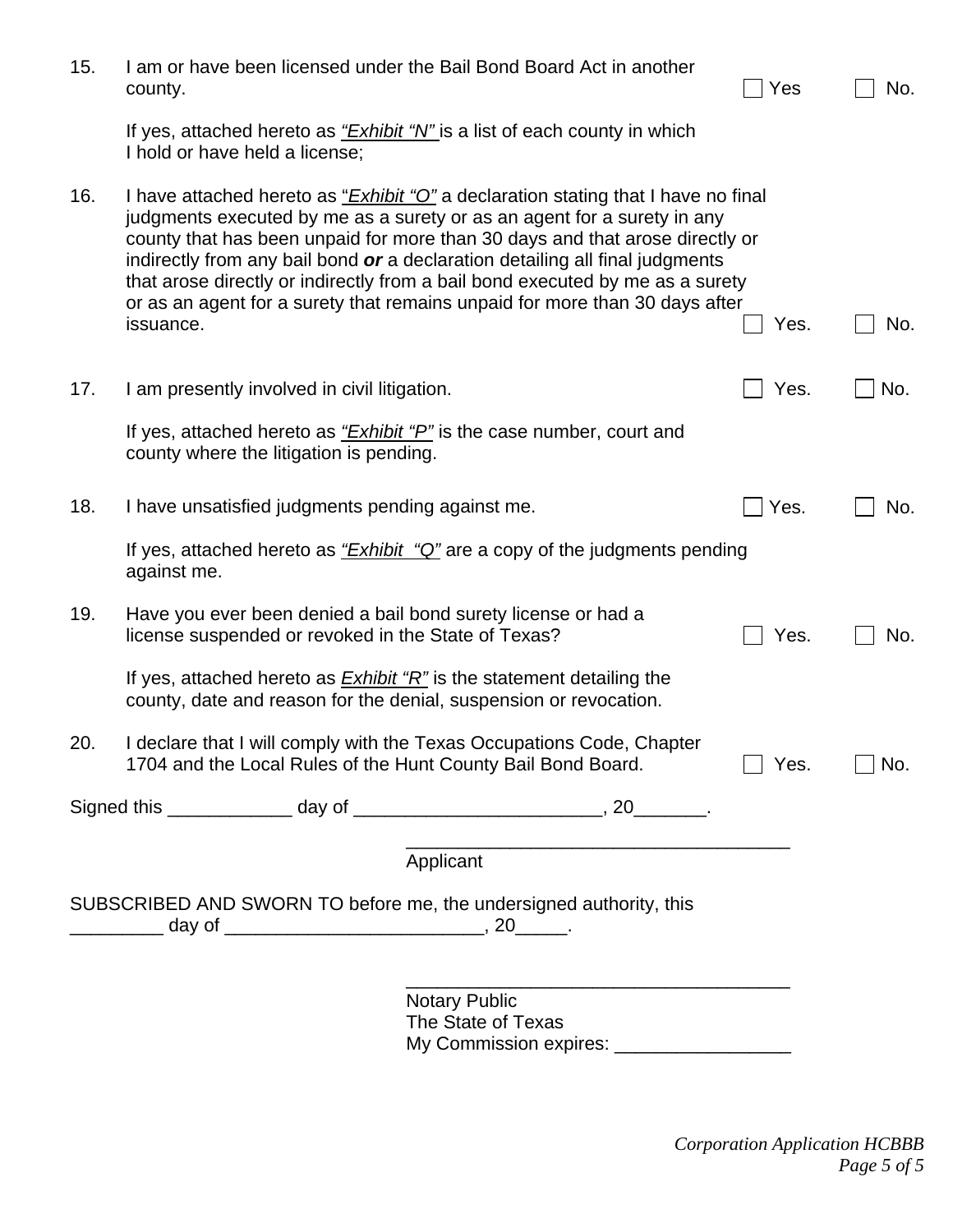# **EXHIBIT "A"**

**Copy of Certificate of Authority to Do Business**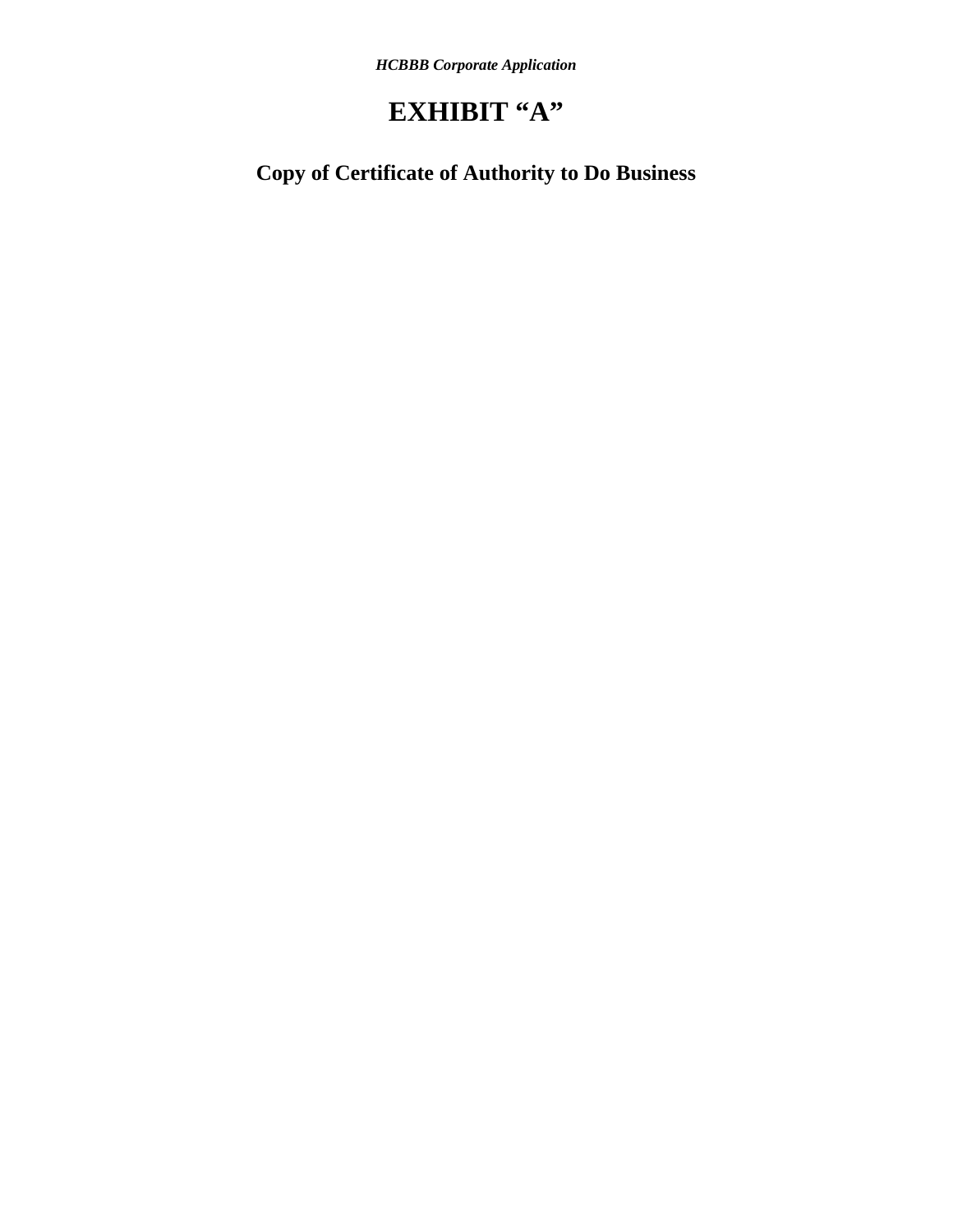# **EXHIBIT "B"**

## **Copy of Financial Statement as laid out by State Board of Insurance**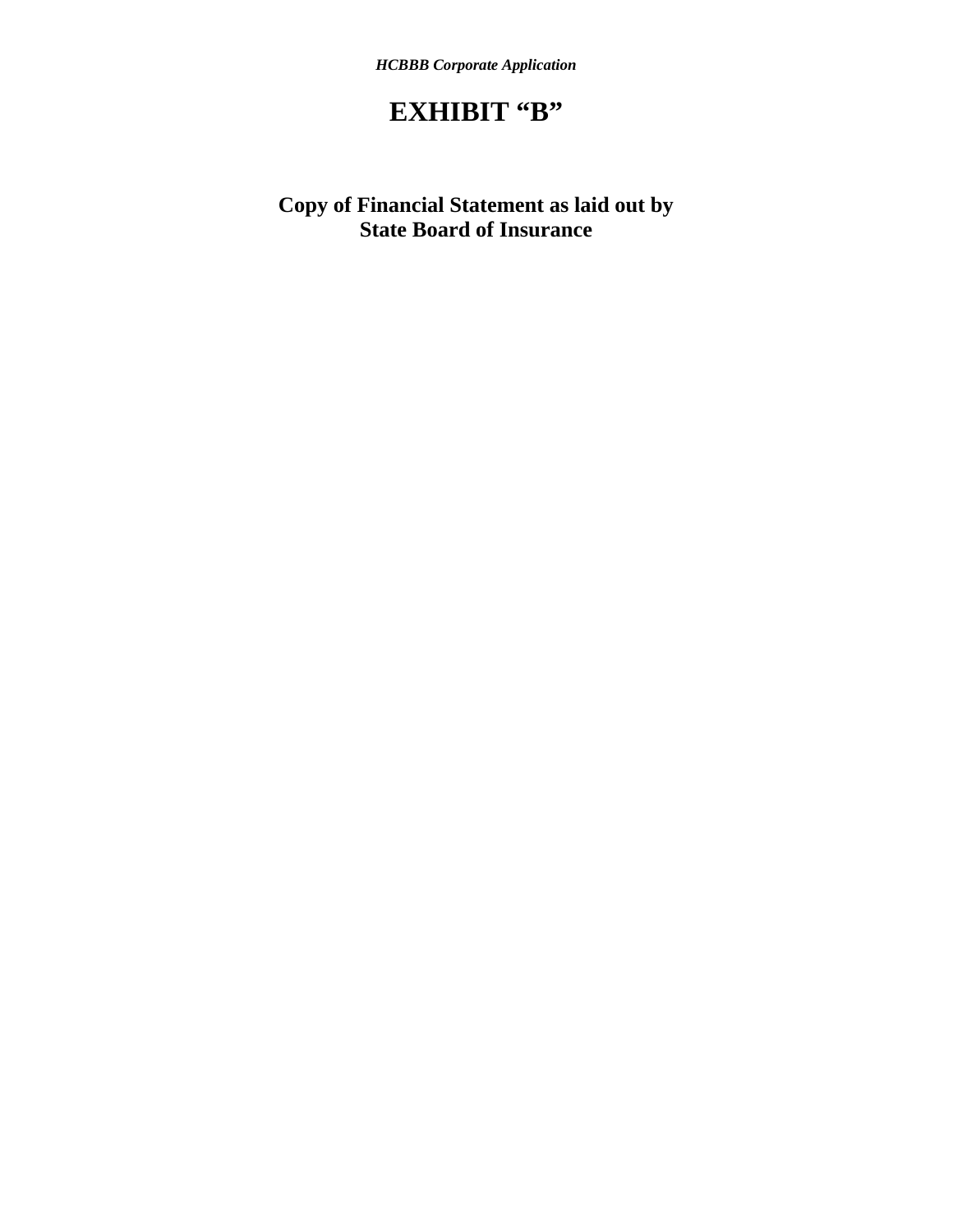# **EXHIBIT "C"**

**Copy of Assumed Name Certificate**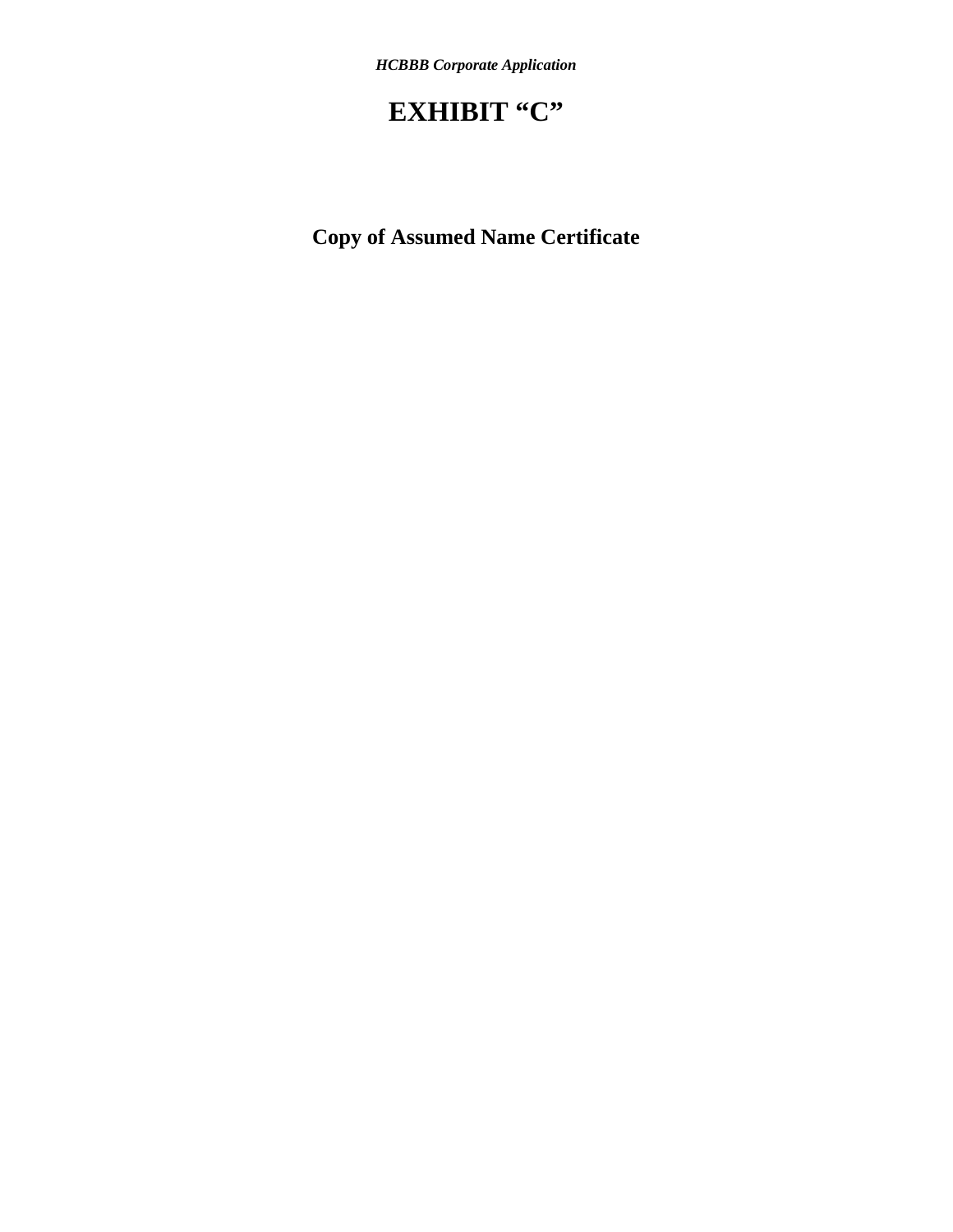# **EXHIBIT "D"**

## **ASSIGNMENT OF SECURITY FOR BAIL BOND COLLATERAL**

TO: HUNT COUNTY TREASURER

| of HUNT County, Texas (ASSIGNEE). |  |
|-----------------------------------|--|
|                                   |  |
|                                   |  |
|                                   |  |
|                                   |  |
|                                   |  |
|                                   |  |

 In order to obtain a Bail Bond License in HUNT County, Texas and for the purpose of providing security for Bail Bonds written in HUNT County, Texas, which may accrue or be authorized under the law, the ASSIGNOR, for and on behalf of the Bail Bond License Holder in the name of the owner specified, assigns to the HUNT County Treasurer any and all right, title, claim and interest of whatever nature of ASSIGNOR in and to the SECURITY described above. The HUNT County Treasurer has no interest or entitlement to any interest or dividends arising from this agreement. All the interest or dividends should continue to be payable to the ASSIGNOR, and in this regard, SECURITY for the purpose of the Assignment shall mean the FACE AMOUNT (Principal) of the SECURITY (Principal) not the interest accruing on account of the SECURITY.

 ASSIGNOR agrees that this assignment carries with it the right to any insurance on the SECURITY that may exist now, or in the future, and includes the right of the HUNT County Treasurer to negotiate, redeem, collect and withdraw at any time any part of the FACE AMOUNT of the SECURITY to be applied as payment to unpaid Final Judgment(s) of any forfeitures of bail bonds written in HUNT County, Texas. The right of the HUNT County Treasurer to apply the SECURITY shall not be affected by a subsequent change in the trade name or business location of the person or entity on whose behalf this assignment is executed. The ASSIGNOR further agrees that the HUNT County Treasurer may, in its own discretion and at any time, transfer all or any part of the SECURITY into its own name to satisfy any unpaid Final Judgment(s), or portion thereof, of any forfeiture of bail bonds written in HUNT County, Texas. The HUNT County Treasurer is hereby appointed attorney-in-fact for the ASSIGNOR with full power and authority to execute any endorsements necessary to complete such a transfer and negotiation.

 ASSIGNOR understands and agrees that by this Assignment, all right, title and claim to interest in, use of and control over the disposition of the SECURITY is relinquished and that such SECURITY may be released only by the HUNT County Treasurer's written direction.

 This document shall serve as notification by the ASSIGNOR to the FINANCIAL INSTITUTION of the terms of this Assignment and Assignor's intention and agreement to be bound by said terms.

This Assignment is made subject to the following terms: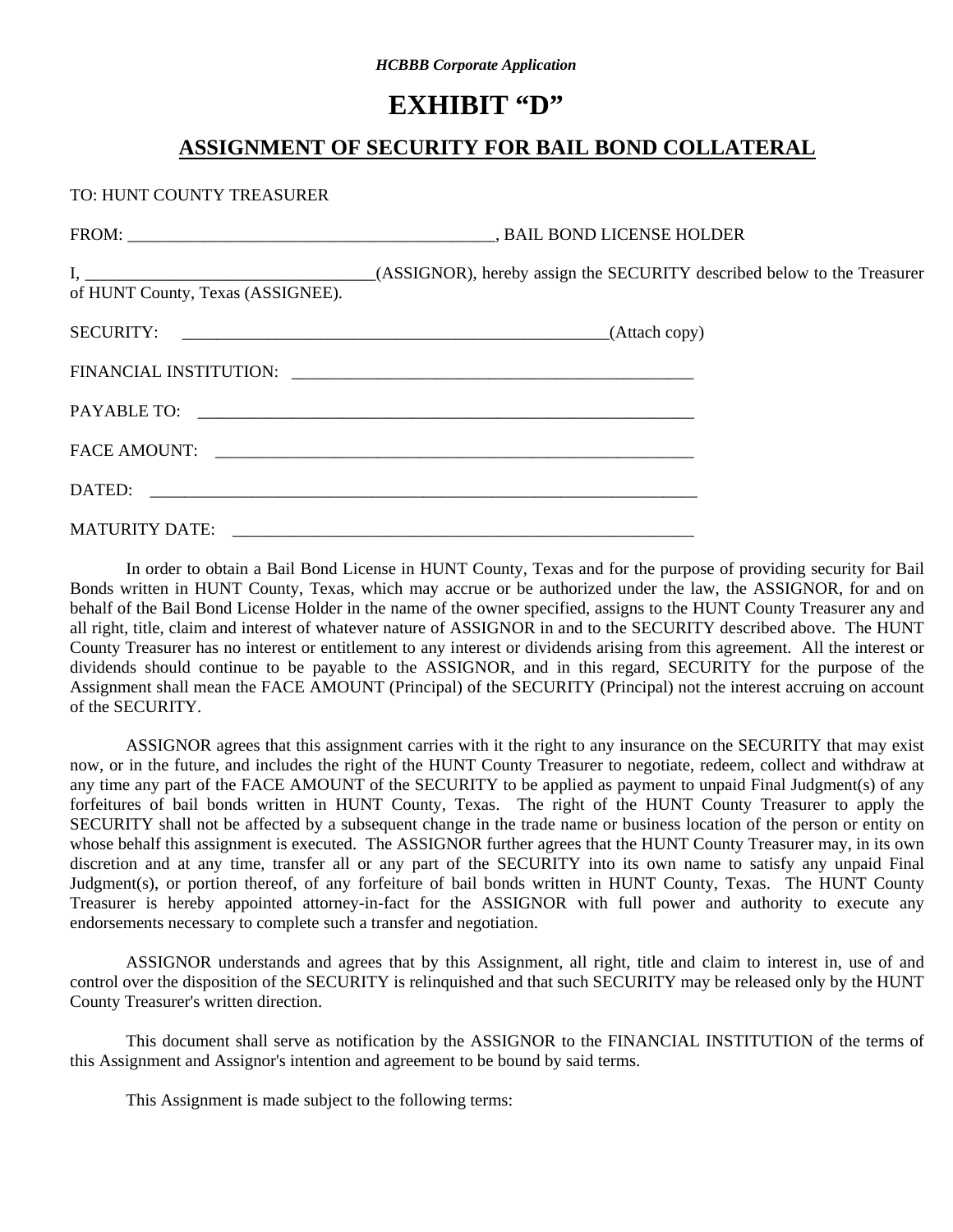1. WARRANTY. ASSIGNOR expressly warrants that it has good title to the property conveyed by this Assignment, and that the property is free from prior encumbrances of any nature or kind. ASSIGNOR furthers warrants that the property will remain free from encumbrances of any kind or nature.

2. EXISTING LIABILITIES. This Assignment is subject to no existing obligations.

\_\_\_\_\_\_\_\_\_\_\_\_\_\_\_\_\_\_\_\_\_\_\_\_\_\_\_\_\_\_\_\_\_\_\_\_\_\_\_ \_\_\_\_\_\_\_\_\_\_\_\_\_\_\_\_\_\_\_\_\_\_\_\_\_\_\_\_\_\_

3. BINDING EFFECT. This Assignment and all of its terms and conditions are binding on ASSIGNOR and all his/her/its officers, agents, principals, vice principals, shareholders, stockholders, successors, heirs, devisees, spouse, and assigns.

ASSIGNOR DATE Authorized Corporate Officer of

Name of Corporation

Printed: Name:

\_\_\_\_\_\_\_\_\_\_\_\_\_\_\_\_\_\_\_\_\_\_\_\_\_\_\_\_\_\_\_\_\_\_\_\_\_\_\_

SWORN AND SUBSCRIBED before me, a Notary Public in and for the State of Texas, on this \_\_\_\_\_\_\_\_\_ day of  $\frac{1}{20}$ ,  $\frac{20}{100}$ .

> Notary Public My Commission Expires:\_\_\_\_\_\_\_\_\_\_\_\_\_\_\_

\_\_\_\_\_\_\_\_\_\_\_\_\_\_\_\_\_\_\_\_\_\_\_\_\_\_\_\_\_\_\_\_\_\_\_\_\_

## **FINANCIAL INSTITUTION ACKNOWLEDGMENT**

STATE OF TEXAS COUNTY OF\_\_\_\_\_\_\_\_\_\_\_\_\_\_\_\_\_\_\_\_\_\_

 The FINANCIAL INSTITUTION acknowledges the assignment of the SECURITY described herein to the HUNT County Treasurer. FINANCIAL INSTITUTION acknowledges the HUNT County Treasurer has no interest or entitlement to any interest or dividends. FINANCIAL INSTITUTION certifies that it has recorded the assignment and has retained a copy. FINANCIAL INSTITUTION certifies that it does not have any knowledge of anyone else having any lien, encumbrance, right, hold, claim or obligation of the SECURITY. FINANCIAL INSTITUTION accepts the SECURITY with knowledge that it has been posted for and on behalf of the Bail Bond License Holder identified above and agrees to act as the sole agent for the purpose of holding this SECURITY for the HUNT County Treasurer's exclusive use. FINANCIAL INSTITUTION agrees not to release, make payment, or otherwise divert or dispose of the SECURITY except in accordance with the written instructions of the HUNT County Treasurer. It is understood that notice to or consent of the ASSIGNOR to disposition of the SECURITY by the HUNT County Treasurer shall not be required. FINANCIAL INSTITUTION further agrees not to exercise any set of rights it may have with respect to the SECURITY, or to otherwise impede, hinder, delay, prevent, obstruct or interfere with the HUNT County Treasurer's right to negotiate, redeem, collect and withdraw this SECURITY promptly.

#### **ATTEST:**

| FINANCIAL INSTITUTION | ASSIGNOR:             |
|-----------------------|-----------------------|
|                       | BY:                   |
|                       |                       |
|                       |                       |
| Date: $\qquad \qquad$ | Date: $\qquad \qquad$ |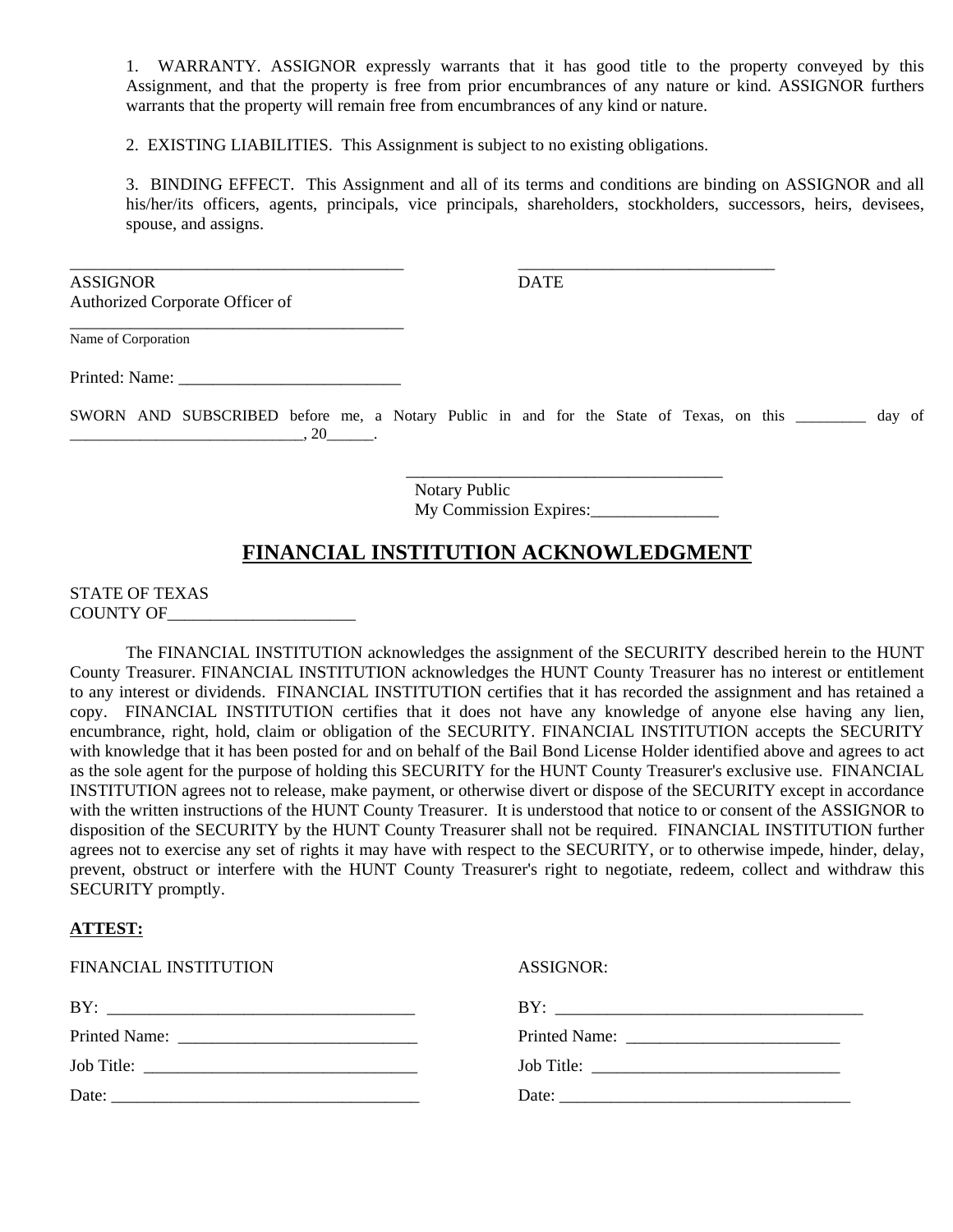# **EXHIBIT "E"**

**Certified Copy of Power of Attorney**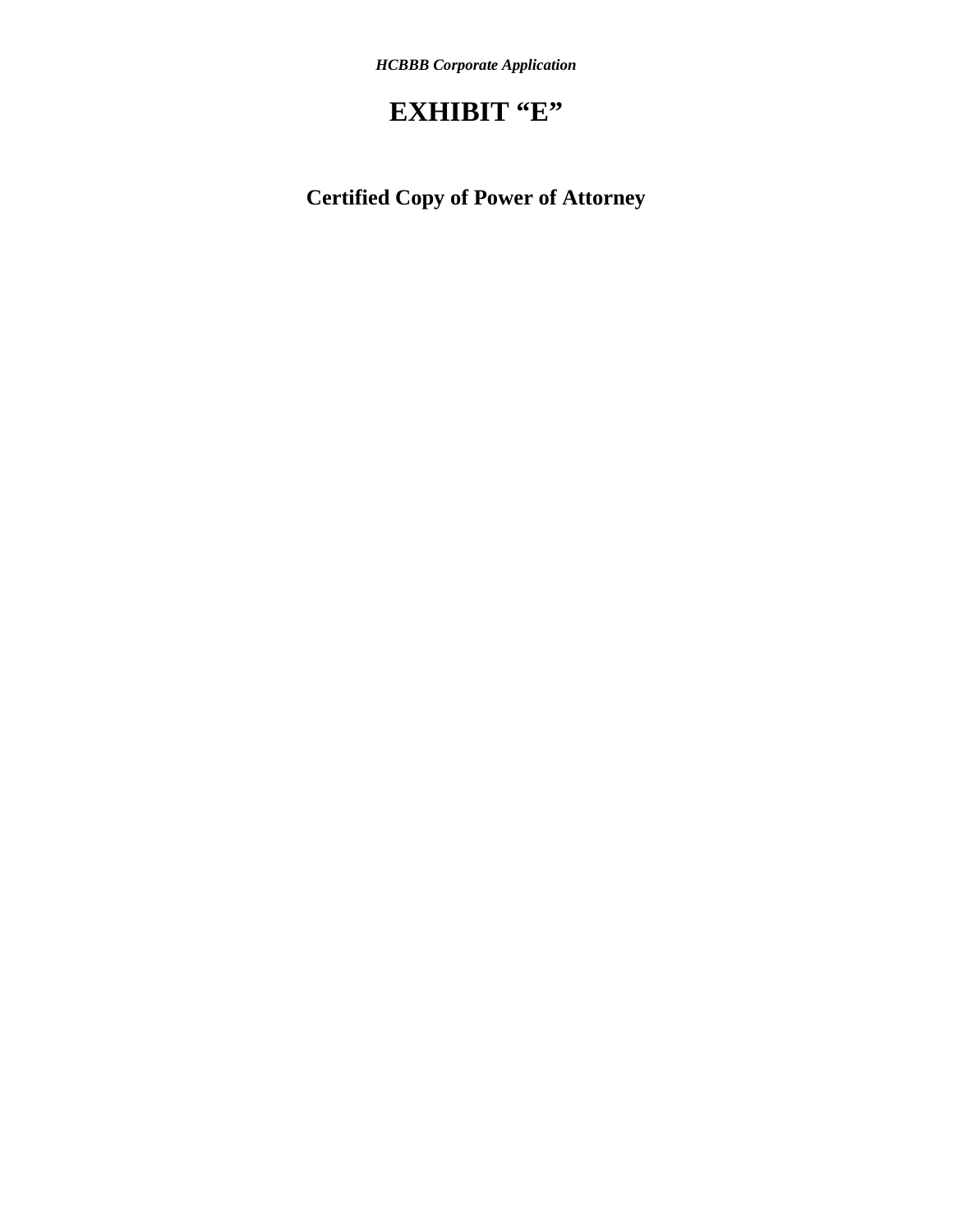## *HCBBB Corporate Application* EXHIBIT "F"

#### **APPLICANT'S STATEMENT REGARDING LICENSURE UNDER BAIL BOND ACT IN ANOTHER COUNTY**

STATE OF TEXAS **§** COUNTY OF HUNT **§**

Before me, the undersigned authority in and for the State of Texas, on this day personally appeared

\_\_\_\_\_\_\_\_\_\_\_\_\_\_\_\_\_\_\_\_\_\_\_\_\_\_\_\_\_\_\_\_\_\_\_\_\_\_\_ and I am an authorized officer for \_\_\_\_\_\_\_\_\_\_\_\_\_\_\_\_\_\_\_\_\_\_\_\_\_\_\_\_\_\_\_\_\_\_\_\_\_\_\_\_\_\_\_\_\_\_\_\_\_\_\_\_\_\_\_\_ who, after being duly sworn, deposes and said: My name is \_\_\_\_\_\_\_\_\_\_\_\_\_\_\_\_\_\_\_\_\_\_\_\_\_\_\_\_\_, I am \_\_\_\_\_\_\_\_\_\_\_\_\_\_\_ years of age. I live at \_\_\_\_\_\_\_\_\_\_\_\_\_\_\_\_\_\_\_\_\_\_\_\_\_\_\_\_\_\_\_\_\_\_\_\_\_\_\_\_\_\_\_\_\_\_\_\_\_\_\_\_\_\_\_\_\_\_\_\_\_\_. I wish to state the following

facts:

**As of the date of this application said Corporation has been licensed under the Bail Bond Act in another county. The following is a list of each county in which the Corporation holds or has held a license.** 

| <b>COUNTY</b> | <b>DATE OF LICENSE</b> |
|---------------|------------------------|
|               |                        |
|               |                        |
|               |                        |
|               |                        |
|               |                        |

I have read the above statement consisting of \_\_\_\_\_\_ page(s), which is based on my personal knowledge, and it is true and correct.

| Signature              |
|------------------------|
| Authorized Officer for |

| Subscribed and sworn to before me, | , on this the | day of |
|------------------------------------|---------------|--------|
|                                    |               |        |

 $\overline{\phantom{a}}$  , which is a set of the set of the set of the set of the set of the set of the set of the set of the set of the set of the set of the set of the set of the set of the set of the set of the set of the set of th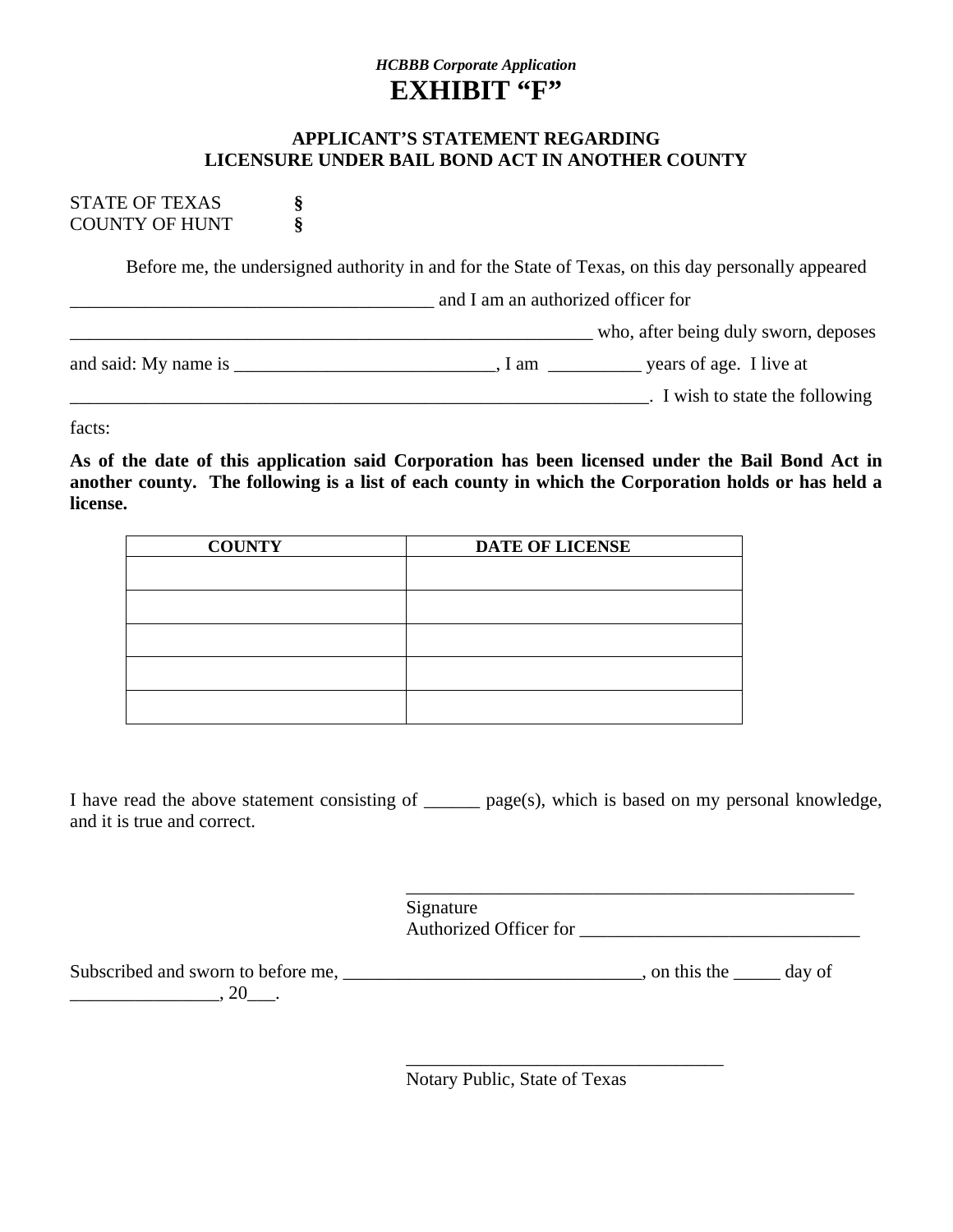## *HCBBB Corporate Application* EXHIBIT "G" **FINAL JUDGMENTS REGARDING BAIL BONDS**

#### STATE OF TEXAS COUNTY OF HUNT

BEFORE ME, the undersigned authority on this day personally appeared\_\_\_\_\_\_\_\_\_\_\_\_\_\_\_\_\_\_\_\_\_\_\_\_\_\_\_\_, an authorized officer of \_\_\_\_\_\_\_\_\_\_\_\_\_\_\_\_\_\_\_\_\_\_\_\_\_\_\_\_\_\_\_\_\_\_\_\_\_\_\_\_\_\_ of who being by me duly sworn on oath the above stated:

\_\_\_\_\_\_\_\_1. As of the date of this application the Corporation no final judgments executed by it as a surety or as an agent for a surety in any county that have been unpaid for more than thirty (30) days and that arose directly or indirectly from any bail bond.

OR

2. As of the date of this application the following final judgment(s) that arose directly or indirectly from a bail bond executed by it as a surety or as an agent for a surety remain unpaid for more than thirty (30) days after issuance.

| COUNTY   COUNT   CASE # |  | DEFENDANT'S NAME | <b>JUDGMENT DATE</b> | <b>LIABILITY</b> |
|-------------------------|--|------------------|----------------------|------------------|
|                         |  |                  |                      |                  |
|                         |  |                  |                      |                  |
|                         |  |                  |                      |                  |
|                         |  |                  |                      |                  |
|                         |  |                  |                      |                  |
|                         |  |                  |                      |                  |
|                         |  |                  |                      |                  |
|                         |  |                  |                      |                  |

TOTAL NUMBER OF FINAL JUDGMENTS: \_\_\_\_\_\_\_\_\_\_ TOTAL AMOUNT OF LIABILITY: \_\_\_\_\_\_\_\_\_

The applicant must check #1 or #2.

| <b>SIGNATURE</b>          | <b>DATE</b> |
|---------------------------|-------------|
| <b>Authorized Officer</b> |             |
| for                       |             |

\_\_\_\_\_\_\_\_\_\_\_\_\_\_\_\_\_\_\_\_\_\_\_\_\_\_\_\_\_\_\_\_\_\_\_\_\_\_\_\_\_ \_\_\_\_\_\_\_\_\_\_\_\_\_\_\_\_\_\_\_\_\_\_\_\_\_\_\_\_\_\_

| SWORN AND SUBSCRIBED before me, a Notary Public in and for the State of Texas, on this |  |  | day of |  |
|----------------------------------------------------------------------------------------|--|--|--------|--|
|                                                                                        |  |  |        |  |

\_\_\_\_\_\_\_\_\_\_\_\_\_\_\_\_\_\_\_\_\_\_\_\_\_\_\_\_\_\_\_\_\_\_\_ Notary Public My Commission Expires: \_\_\_\_\_\_\_\_\_\_\_\_\_\_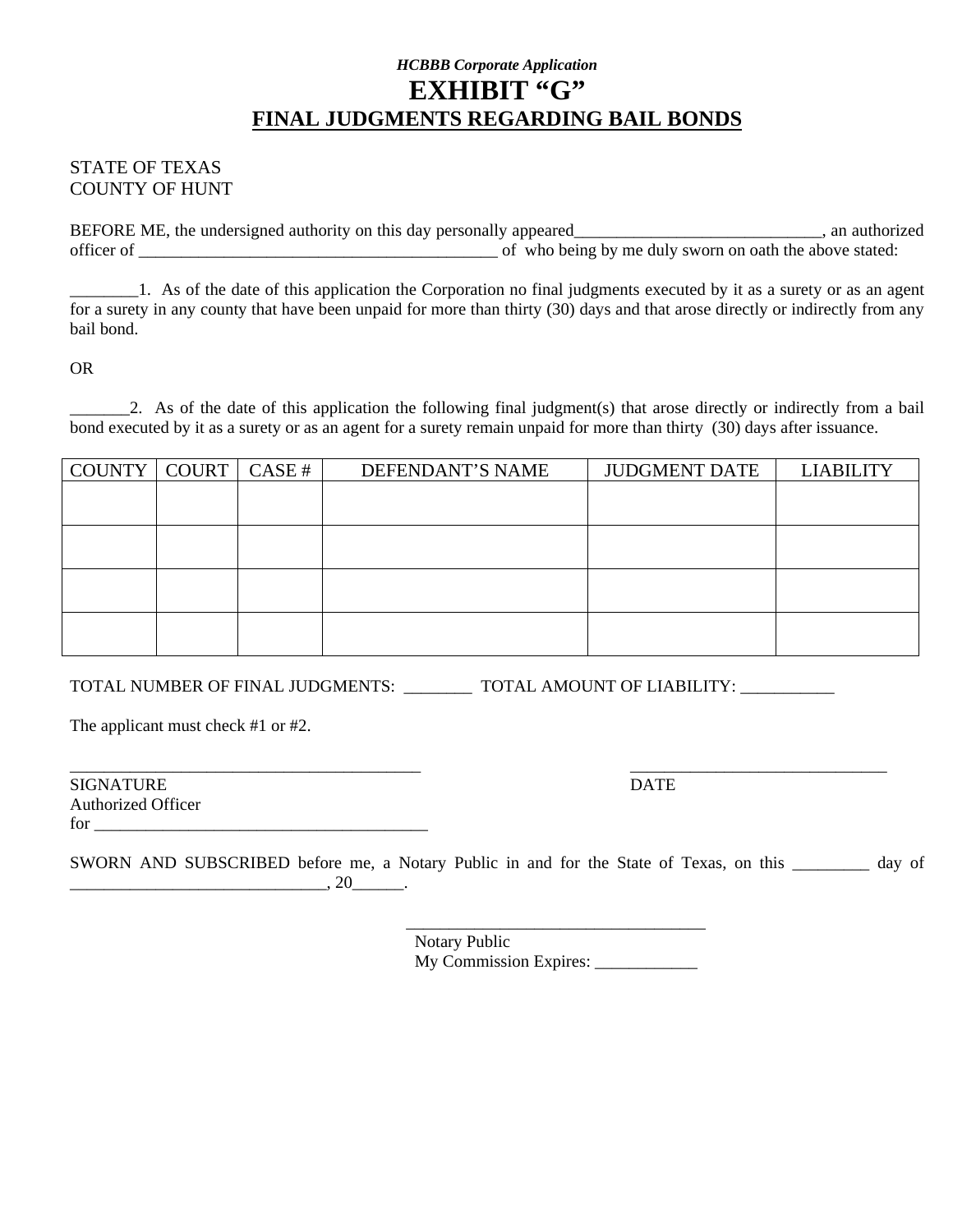## *HCBBB Corporate Application EXHIBIT "H" Statement of Denial, Suspension or Revocation*

#### STATE OF TEXAS COUNTY OF HUNT

BEFORE ME, the undersigned authority on this day personally appeared\_\_\_\_\_\_\_\_\_\_\_\_\_\_\_\_\_\_\_\_\_\_\_\_\_\_\_\_\_\_\_ who being by me duly sworn on oath the above stated:

As of the date of this application the Corporation has been denied a bail bond surety license or had a license suspended or revoked as stated below:

| <b>COUNTY</b> | <b>DATE</b> | <b>ACTION</b><br>(DENIAL, SUSPENSION OR REVOCATION) | <b>REASON</b> |
|---------------|-------------|-----------------------------------------------------|---------------|
|               |             |                                                     |               |
|               |             |                                                     |               |
|               |             |                                                     |               |
|               |             |                                                     |               |
|               |             |                                                     |               |
|               |             |                                                     |               |
|               |             |                                                     |               |

SIGNATURE DATE Authorized Officer for:  $\overline{\phantom{a}}$ 

\_\_\_\_\_\_\_\_\_\_\_\_\_\_\_\_\_\_\_\_\_\_\_\_\_\_\_\_\_\_\_\_\_\_\_\_\_\_\_\_\_\_\_\_\_\_\_\_ \_\_\_\_\_\_\_\_\_\_\_\_\_\_\_\_\_\_\_\_\_\_\_\_\_\_\_\_\_\_

SWORN AND SUBSCRIBED before me, a Notary Public in and for the State of Texas, on this \_\_\_\_\_\_\_\_\_ day of \_\_\_\_\_\_\_\_\_\_\_\_\_\_\_\_\_\_\_\_\_\_\_\_\_\_\_\_\_\_, 20\_\_\_\_\_\_.

> Notary Public My Commission Expires:

 $\frac{1}{\sqrt{2}}$  ,  $\frac{1}{\sqrt{2}}$  ,  $\frac{1}{\sqrt{2}}$  ,  $\frac{1}{\sqrt{2}}$  ,  $\frac{1}{\sqrt{2}}$  ,  $\frac{1}{\sqrt{2}}$  ,  $\frac{1}{\sqrt{2}}$  ,  $\frac{1}{\sqrt{2}}$  ,  $\frac{1}{\sqrt{2}}$  ,  $\frac{1}{\sqrt{2}}$  ,  $\frac{1}{\sqrt{2}}$  ,  $\frac{1}{\sqrt{2}}$  ,  $\frac{1}{\sqrt{2}}$  ,  $\frac{1}{\sqrt{2}}$  ,  $\frac{1}{\sqrt{2}}$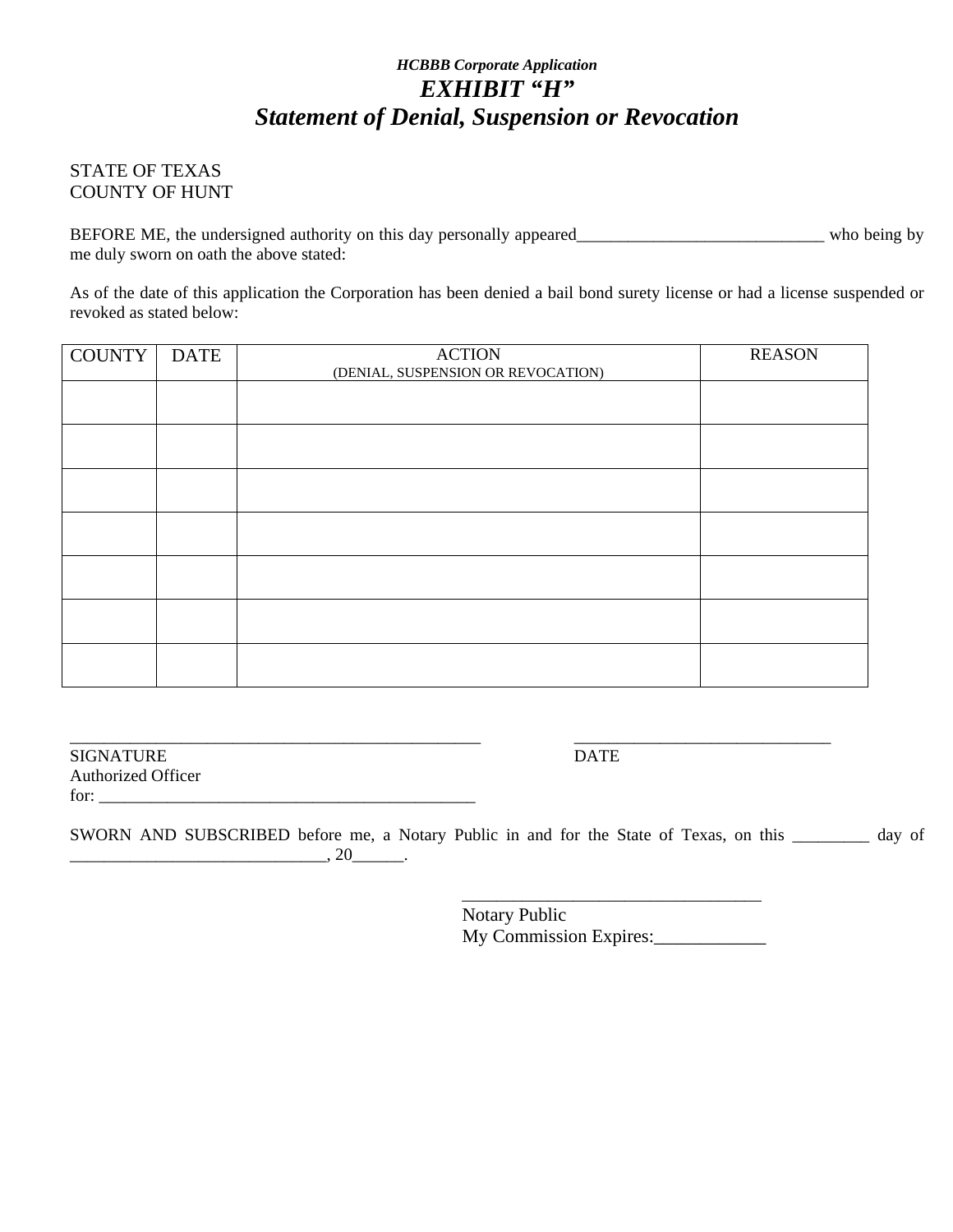*HCBBB Corporate Application EXHIBIT "I"* 

*Photograph of Agent*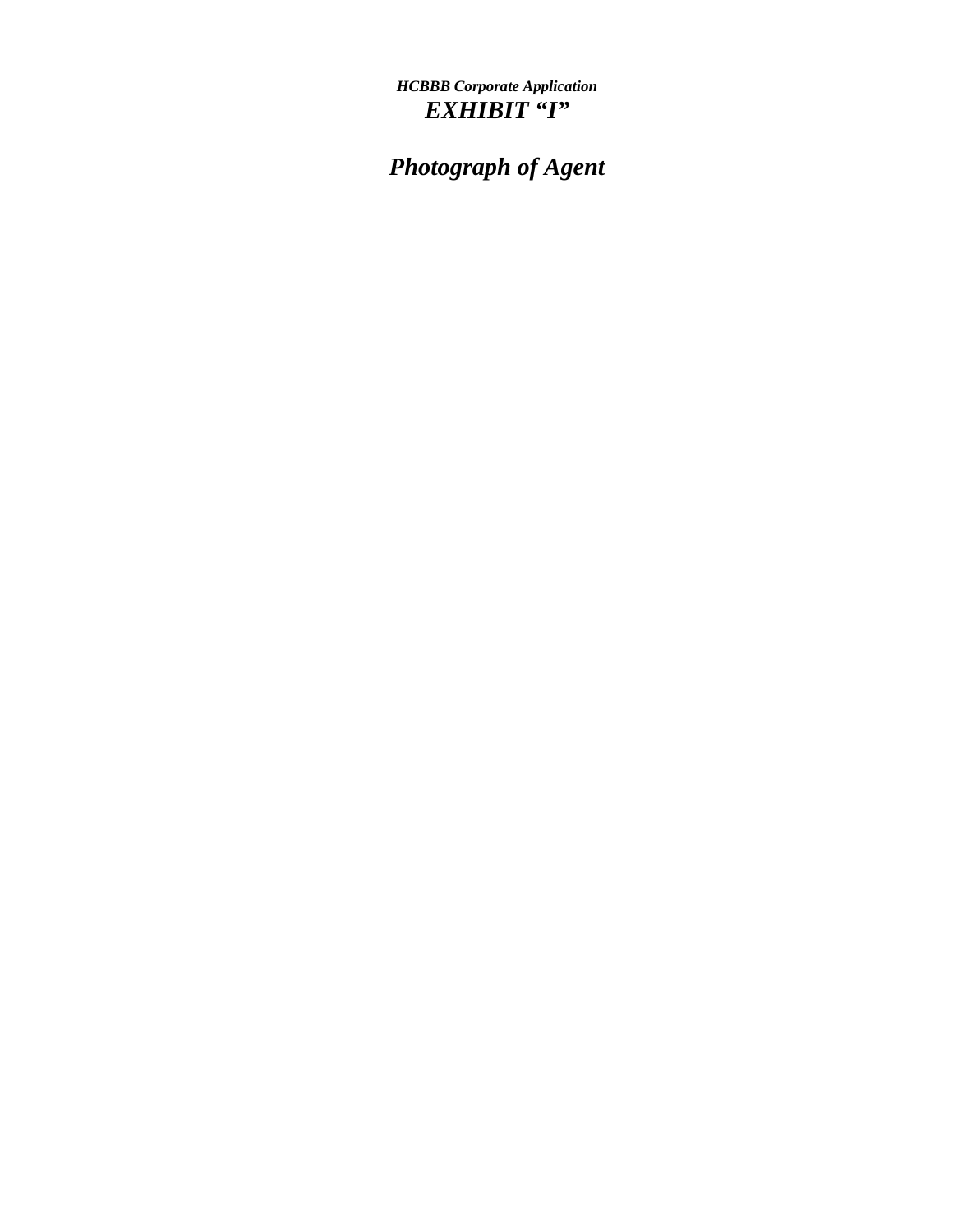## *HCBBB Corporate Application EXHIBIT "J"*

# *Fingerprint Card of Agent*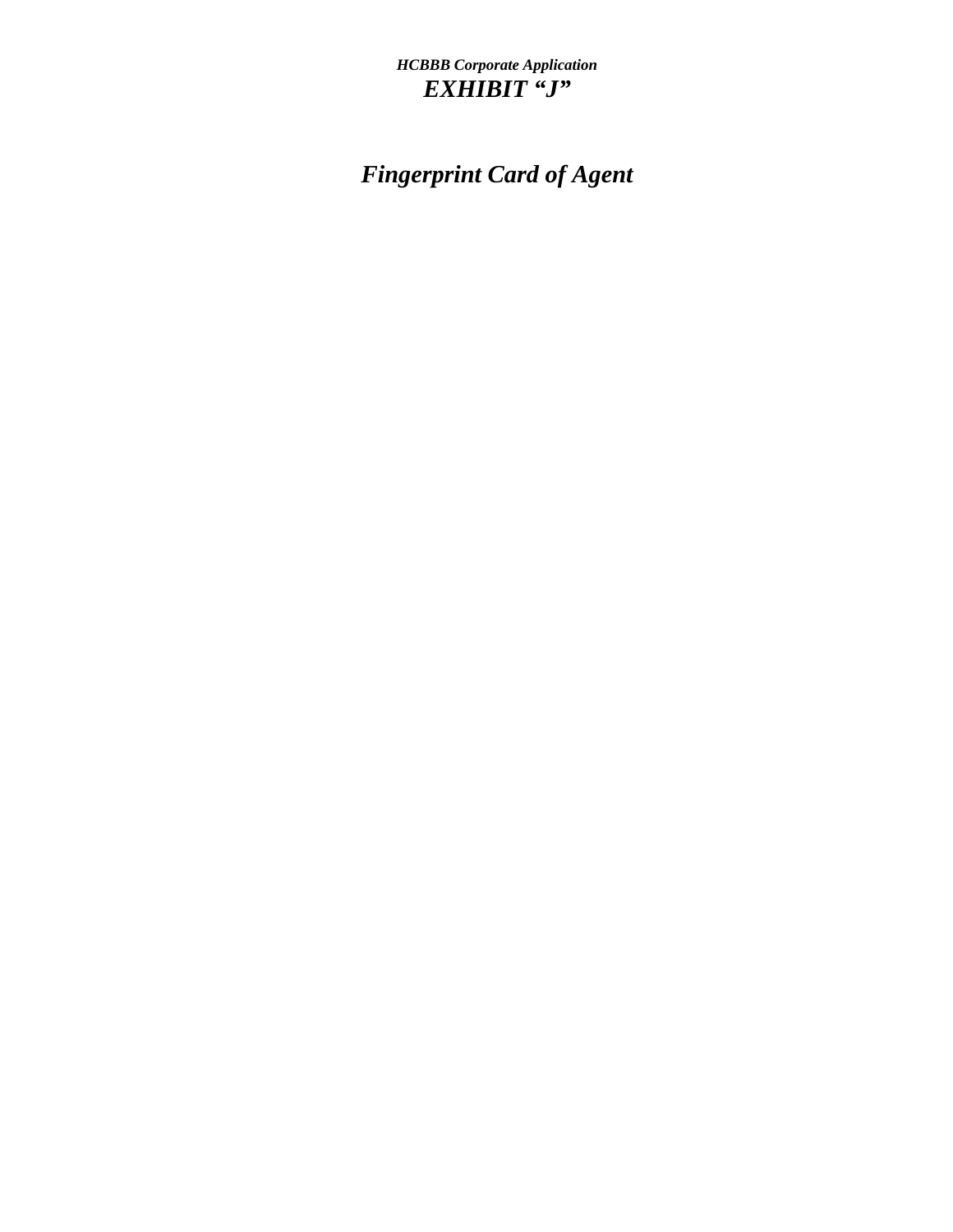### *HCBBB Corporate Application* **EXHIBIT "K"**

#### **APPLICANT'S STATEMENT OF PRIOR EMPLOYEMENT**

STATE OF TEXAS **§** COUNTY OF HUNT **§**

Before me, the undersigned authority in and for the State of Texas, on this day personally appeared

who, after being duly sworn, deposes and said: My name is

\_\_\_\_\_\_\_\_\_\_\_\_\_\_\_\_\_\_\_\_\_\_\_\_\_\_\_\_, I am \_\_\_\_\_\_\_\_\_\_ years of age. I live at

 $\Box$ 

facts:

**In the two years preceding the date of this application, I**  have been continuously employed by a person **licensed under Chapter 1704 of the Texas Occupations Code for at least one year and for not less than 30 hours per week, excluding annual leave, and have performed duties that encompass all phases of the bonding business.** 

**The date of my continuous employment by a person licensed under Chapter 1704 of the Texas Occupation Code is from \_\_\_\_\_\_\_\_\_ /\_\_\_\_\_\_\_ /\_\_\_\_\_\_\_\_\_\_ through \_\_\_\_\_\_\_\_\_ / \_\_\_\_\_\_\_\_/ \_\_\_\_\_\_\_\_\_\_.** 

**The name, address, and telephone number of the company where I have been continuously employed by a person licensed under Chapter 1707 of the Texas Occupations Code for the time period stated above is:** 

**Name of Company: \_\_\_\_\_\_\_\_\_\_\_\_\_\_\_\_\_\_\_\_\_\_\_\_\_\_\_\_\_\_\_\_\_\_\_\_\_\_\_\_\_\_\_** 

Address of Company:

**Telephone Number of Company (\_\_\_\_) \_\_\_\_\_\_\_\_\_\_\_\_\_\_\_\_\_\_\_\_\_\_\_\_\_\_\_\_\_** 

 $\overline{\phantom{a}}$  , which is a set of the set of the set of the set of the set of the set of the set of the set of the set of the set of the set of the set of the set of the set of the set of the set of the set of the set of th

 $\overline{\phantom{a}}$  , which is a set of the set of the set of the set of the set of the set of the set of the set of the set of the set of the set of the set of the set of the set of the set of the set of the set of the set of th

I have read the above statement consisting of \_\_\_\_\_\_ page(s), which is based on my personal knowledge, and it is true and correct.

Signature

Subscribed and sworn to before me, \_\_\_\_\_\_\_\_\_\_\_\_\_\_\_\_\_\_\_\_\_\_\_\_\_\_\_\_\_\_\_\_, on this the \_\_\_\_\_\_ day of  $\frac{1}{20}$ , 20\_\_\_.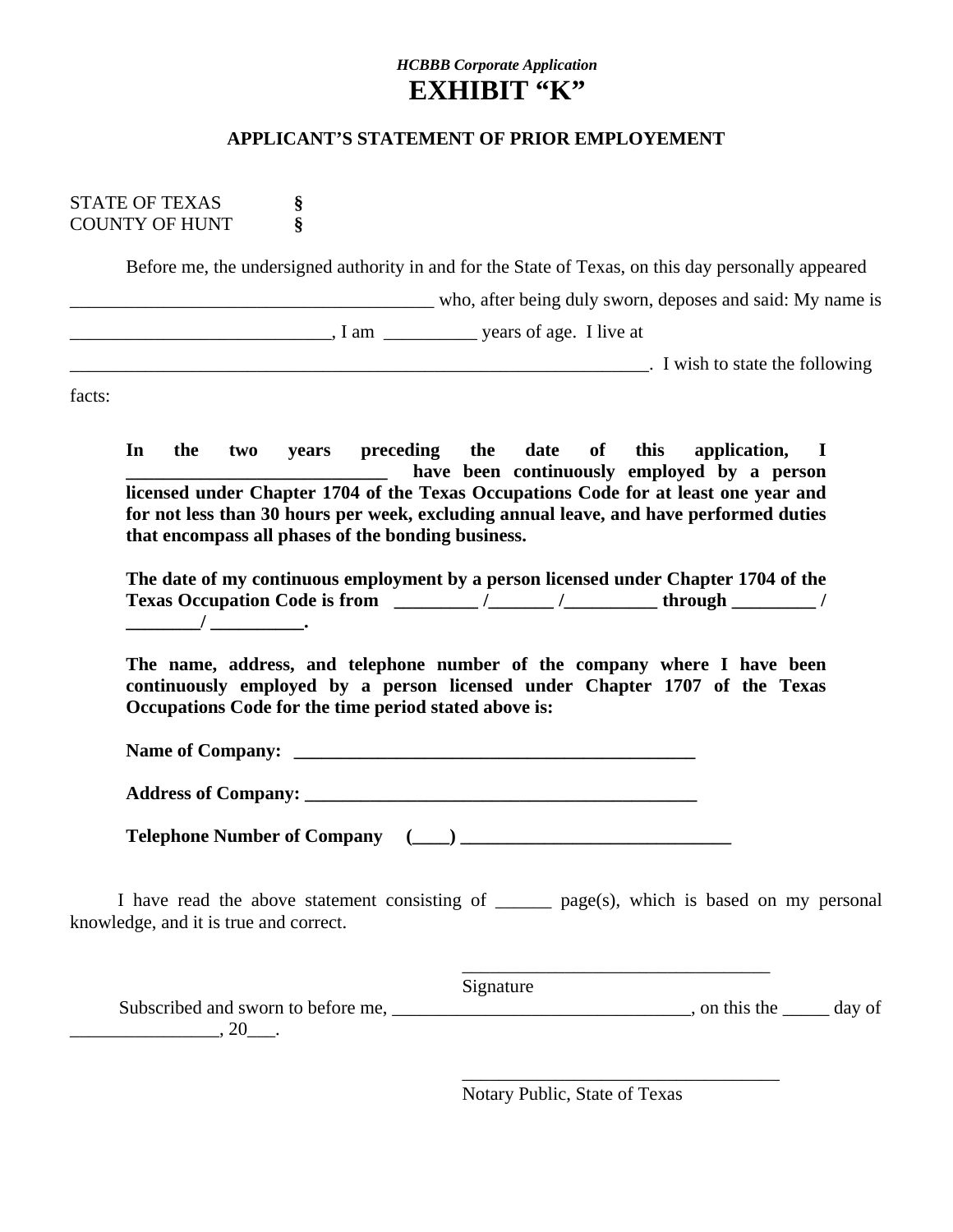### *HCBBB Corporate Application* **EXHIBIT "L"**

#### **APPLICANT'S STATEMENT OF CONTINUING LEGAL EDUCATION**

STATE OF TEXAS **§** COUNTY OF HUNT **§**

Before me, the undersigned authority in and for the State of Texas, on this day personally appeared

who, after being duly sworn, deposes and said: My name is

\_\_\_\_\_\_\_\_\_\_\_\_\_\_\_\_\_\_\_\_\_\_\_\_\_\_\_\_, I am \_\_\_\_\_\_\_\_\_\_ years of age. I live at

\_\_\_\_\_\_\_\_\_\_\_\_\_\_\_\_\_\_\_\_\_\_\_\_\_\_\_\_\_\_\_\_\_\_\_\_\_\_\_\_\_\_\_\_\_\_\_\_\_\_\_\_\_\_\_\_\_\_\_\_\_\_. I wish to state the following

facts:

**I \_\_\_\_\_\_\_\_\_\_\_\_\_\_\_\_\_\_\_\_\_\_\_\_\_\_\_\_ have completed in person at least eight (8) hours of continuing legal education in criminal law courses or bail bond courses that are approved by the State of Bar of Texas and that are offered by an accredited institution of higher education in the state.** 

**Specifically I have completed the following course:** 

Name of Course:  **Total Hours of Course: \_\_\_\_\_\_\_\_\_\_\_\_\_\_\_\_\_\_\_\_\_\_\_\_\_\_\_\_\_\_\_\_\_\_** 

Date Course Completed:

**Finally attached hereto is a copy of the certification of completion of the above course.**

 $\overline{\phantom{a}}$  , which is a set of the set of the set of the set of the set of the set of the set of the set of the set of the set of the set of the set of the set of the set of the set of the set of the set of the set of th

 $\overline{\phantom{a}}$  , which is a set of the set of the set of the set of the set of the set of the set of the set of the set of the set of the set of the set of the set of the set of the set of the set of the set of the set of th

I have read the above statement consisting of \_\_\_\_\_\_ page(s), which is based on my personal knowledge, and it is true and correct.

 Signature Subscribed and sworn to before me,  $\Box$   $\Box$  on this the  $\Box$  day of  $\overline{\phantom{a}}$ , 20 $\overline{\phantom{a}}$ .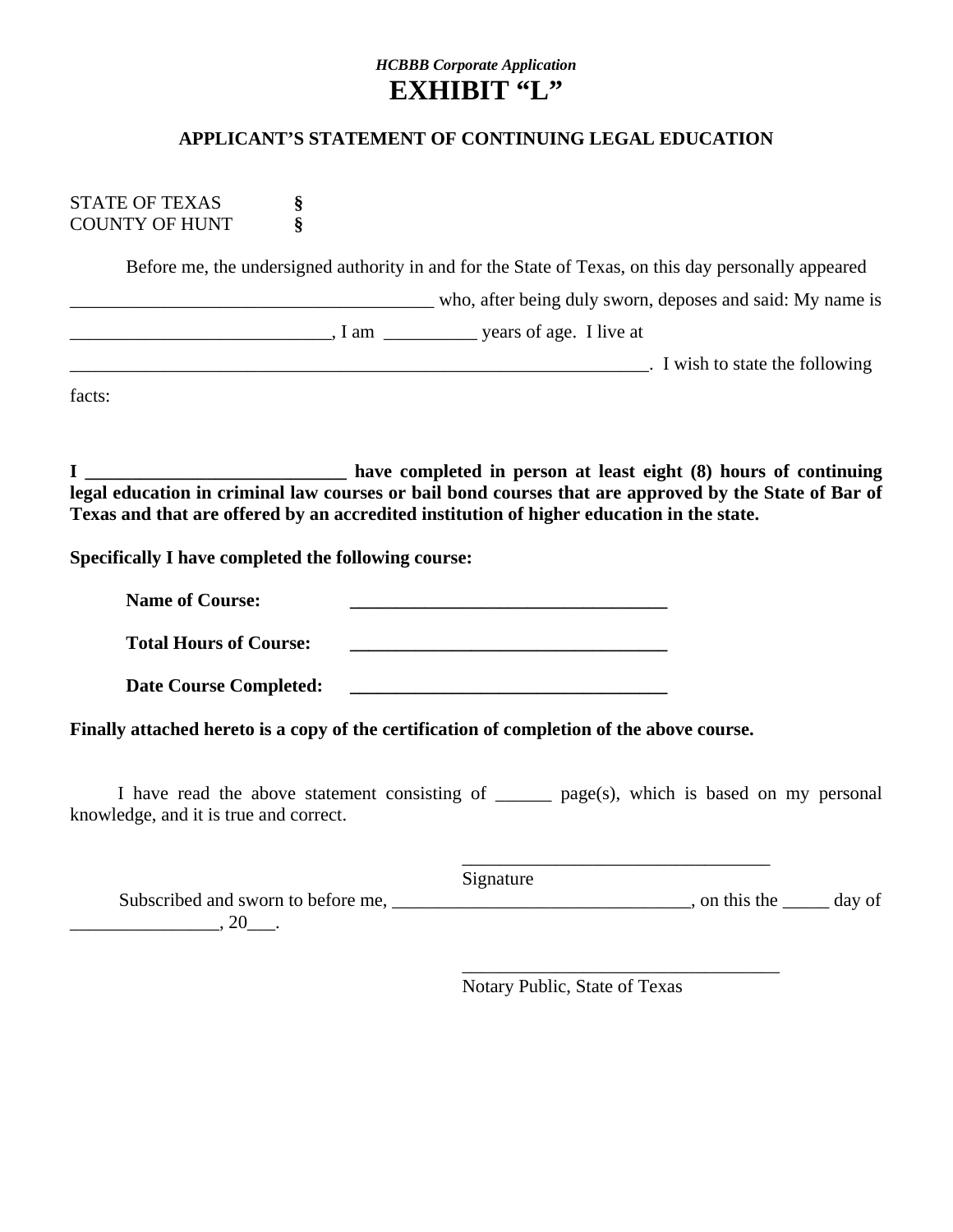## *HCBBB Corporate Application* **EXHIBIT "M" LETTER OF REFERENCE**

| To the Hunt County Bail Bond Board Members:         |                                                                                                                                                                                                                                                                                                                                                                                                                                   |  |
|-----------------------------------------------------|-----------------------------------------------------------------------------------------------------------------------------------------------------------------------------------------------------------------------------------------------------------------------------------------------------------------------------------------------------------------------------------------------------------------------------------|--|
| <b>STATE OF TEXAS</b><br><b>COUNTY OF HUNT</b>      | $\frac{\S}{\S}$                                                                                                                                                                                                                                                                                                                                                                                                                   |  |
|                                                     | Before me, the undersigned authority in and for the State of Texas, on this day personally appeared                                                                                                                                                                                                                                                                                                                               |  |
|                                                     | who, after being duly sworn, deposes and said: My name is                                                                                                                                                                                                                                                                                                                                                                         |  |
|                                                     | $\frac{1}{\sqrt{1-\frac{1}{\sqrt{1-\frac{1}{\sqrt{1-\frac{1}{\sqrt{1-\frac{1}{\sqrt{1-\frac{1}{\sqrt{1-\frac{1}{\sqrt{1-\frac{1}{\sqrt{1-\frac{1}{\sqrt{1-\frac{1}{\sqrt{1-\frac{1}{\sqrt{1-\frac{1}{\sqrt{1-\frac{1}{\sqrt{1-\frac{1}{\sqrt{1-\frac{1}{\sqrt{1-\frac{1}{\sqrt{1-\frac{1}{\sqrt{1-\frac{1}{\sqrt{1-\frac{1}{\sqrt{1-\frac{1}{\sqrt{1-\frac{1}{\sqrt{1-\frac{1}{\sqrt{1-\frac{1}{\sqrt{1-\frac{1}{\sqrt{1-\frac{1$ |  |
|                                                     | and T is a state that the following intervals and the following intervals and the following                                                                                                                                                                                                                                                                                                                                       |  |
| facts:                                              |                                                                                                                                                                                                                                                                                                                                                                                                                                   |  |
|                                                     |                                                                                                                                                                                                                                                                                                                                                                                                                                   |  |
|                                                     | I have known (reference) have known (applicant)                                                                                                                                                                                                                                                                                                                                                                                   |  |
|                                                     | $\overline{(\text{applied} n)}$                                                                                                                                                                                                                                                                                                                                                                                                   |  |
|                                                     | as having a reputation of honesty, truthfulness, fair dealing, and competency.                                                                                                                                                                                                                                                                                                                                                    |  |
|                                                     | $\begin{tabular}{c} I \end{tabular} \begin{tabular}{p{3.5cm}c} \hline \rule[0.2cm]{0cm}{0.2cm} \rule[0.2cm]{0cm}{0.2cm} \rule[0.2cm]{0cm}{0.2cm} \rule[0.2cm]{0cm}{0.2cm} \rule[0.2cm]{0cm}{0.2cm} \rule[0.2cm]{0cm}{0.2cm} \rule[0.2cm]{0cm}{0.2cm} \rule[0.2cm]{0cm}{0.2cm} \rule[0.2cm]{0cm}{0.2cm} \rule[0.2cm]{0cm}{0.2cm} \rule[0.2cm]{0cm}{0.2cm} \rule[0.2cm]{0cm}{$                                                      |  |
|                                                     |                                                                                                                                                                                                                                                                                                                                                                                                                                   |  |
|                                                     | (applicant)                                                                                                                                                                                                                                                                                                                                                                                                                       |  |
|                                                     |                                                                                                                                                                                                                                                                                                                                                                                                                                   |  |
|                                                     | <b>STATEMENT OF FACT</b>                                                                                                                                                                                                                                                                                                                                                                                                          |  |
|                                                     | (reference) attest that I am not a relative, nor will I have                                                                                                                                                                                                                                                                                                                                                                      |  |
|                                                     |                                                                                                                                                                                                                                                                                                                                                                                                                                   |  |
| any interest in the applicant's bail bond business. |                                                                                                                                                                                                                                                                                                                                                                                                                                   |  |
|                                                     |                                                                                                                                                                                                                                                                                                                                                                                                                                   |  |
|                                                     | Reference's printed name                                                                                                                                                                                                                                                                                                                                                                                                          |  |
|                                                     | <b>Reference's printed address</b>                                                                                                                                                                                                                                                                                                                                                                                                |  |
|                                                     | <b>Zip Code</b><br>City,<br>State,                                                                                                                                                                                                                                                                                                                                                                                                |  |
|                                                     | Reference's phone number, with area code                                                                                                                                                                                                                                                                                                                                                                                          |  |
|                                                     |                                                                                                                                                                                                                                                                                                                                                                                                                                   |  |

 **Reference's signature**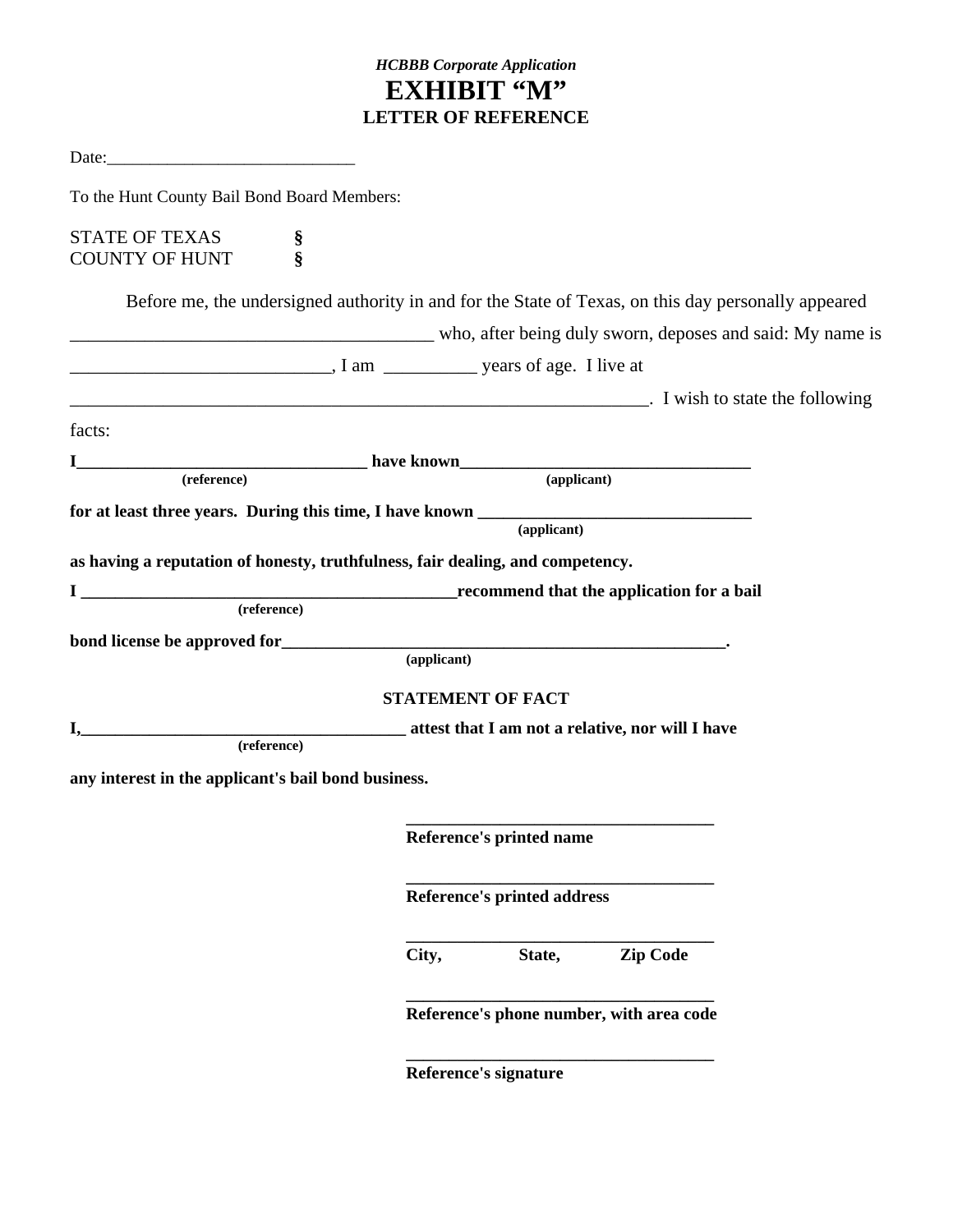I have read the above statement consisting of \_\_\_\_\_\_ page(s), which is based on my personal knowledge, and it is true and correct.

Signature

Subscribed and sworn to before me, \_\_\_\_\_\_\_\_\_\_\_\_\_\_\_\_\_\_\_\_\_\_\_\_\_\_\_\_\_\_\_\_, on this the \_\_\_\_\_\_ day of  $\overline{\phantom{a}}$ , 20 $\overline{\phantom{a}}$ .

 $\overline{\phantom{a}}$  , which is a set of the set of the set of the set of the set of the set of the set of the set of the set of the set of the set of the set of the set of the set of the set of the set of the set of the set of th

Notary Public, State of Texas

 $\_$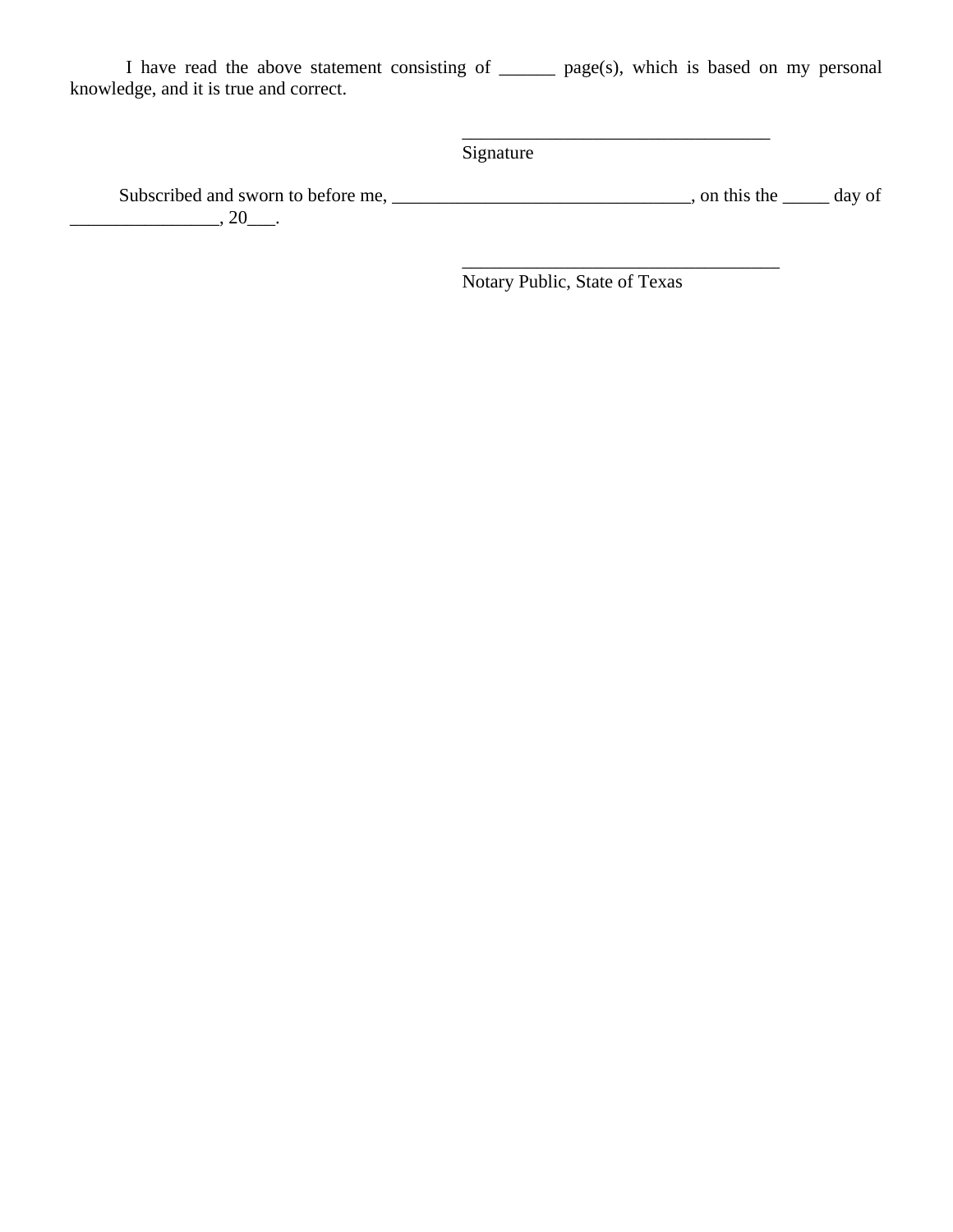## *HCBBB Corporate Application* **EXHIBIT "N"**

#### **AGENT'S STATEMENT REGARDING LICENSURE UNDER BAIL BOND ACT IN ANOTHER COUNTY**

STATE OF TEXAS **§** COUNTY OF HUNT **§**

Before me, the undersigned authority in and for the State of Texas, on this day personally appeared

\_\_\_\_\_\_\_\_\_\_\_\_\_\_\_\_\_\_\_\_\_\_\_\_\_\_\_\_\_\_\_\_\_\_\_\_\_\_\_ who, after being duly sworn, deposes and said: My name is

\_\_\_\_\_\_\_\_\_\_\_\_\_\_\_\_\_\_\_\_\_\_\_\_\_\_\_\_, I am \_\_\_\_\_\_\_\_\_\_ years of age. I live at

\_\_\_\_\_\_\_\_\_\_\_\_\_\_\_\_\_\_\_\_\_\_\_\_\_\_\_\_\_\_\_\_\_\_\_\_\_\_\_\_\_\_\_\_\_\_\_\_\_\_\_\_\_\_\_\_\_\_\_\_\_\_. I wish to state the following facts:

**As of the date of this application I am or have been licensed under the Bail Bond Act in another county. The following is a list of each county in which I hold or have held a license.** 

| <b>COUNTY</b> | <b>DATE OF LICENSE</b> |  |  |
|---------------|------------------------|--|--|
|               |                        |  |  |
|               |                        |  |  |
|               |                        |  |  |
|               |                        |  |  |
|               |                        |  |  |
|               |                        |  |  |
|               |                        |  |  |

I have read the above statement consisting of \_\_\_\_\_\_ page(s), which is based on my personal knowledge, and it is true and correct.

Signature

 $\frac{1}{2}$  , and the contract of the contract of the contract of the contract of the contract of the contract of the contract of the contract of the contract of the contract of the contract of the contract of the contract

 $\overline{\phantom{a}}$  , which is a set of the set of the set of the set of the set of the set of the set of the set of the set of the set of the set of the set of the set of the set of the set of the set of the set of the set of th

Subscribed and sworn to before me, \_\_\_\_\_\_\_\_\_\_\_\_\_\_\_\_\_\_\_\_\_\_\_\_\_\_\_\_\_\_\_, on this the \_\_\_\_\_\_ day of  $\frac{1}{20}$ , 20\_\_\_.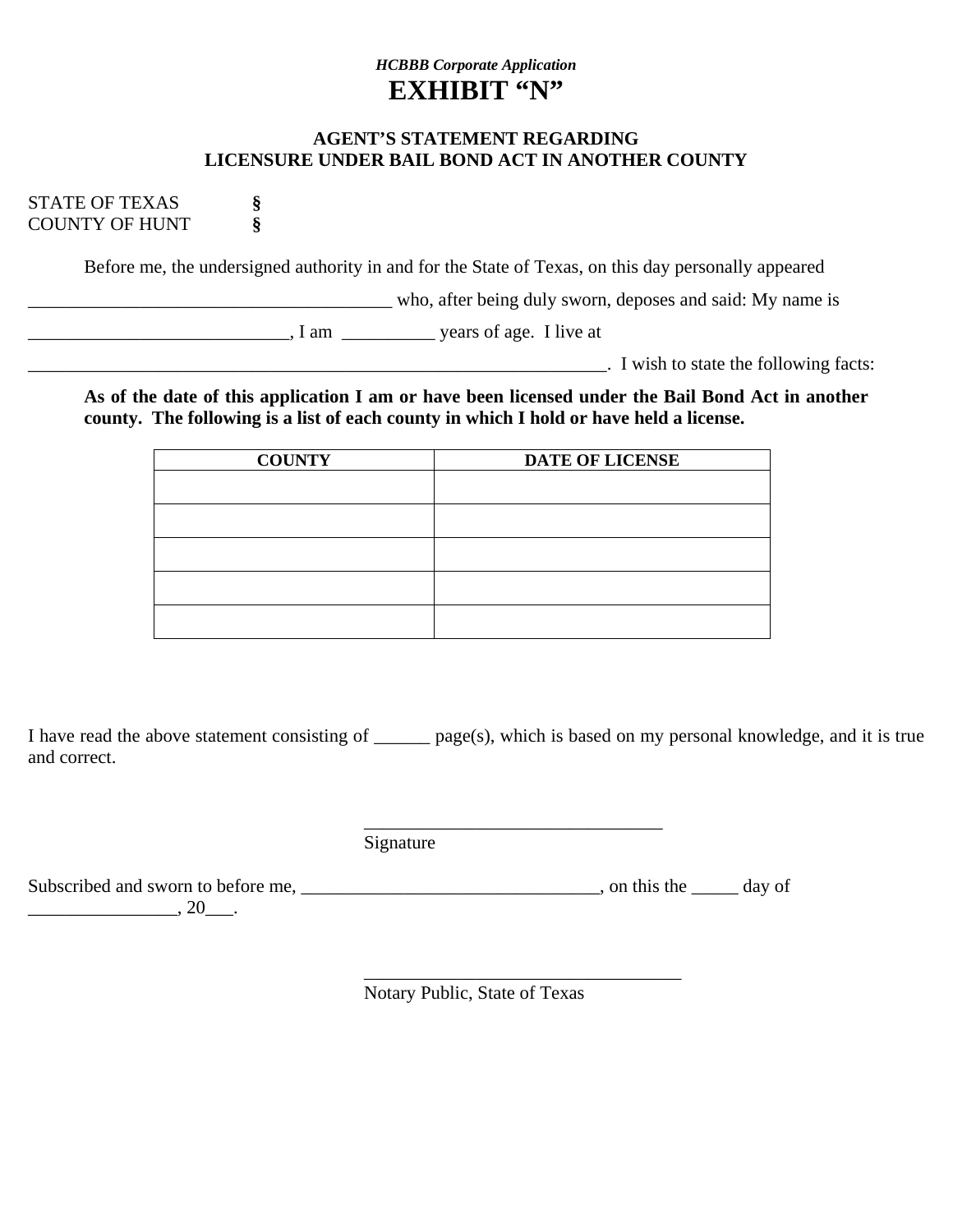## *HCBBB Corporate Application* **EXHIBIT "O"**

## **AGENT'S FINAL JUDGMENTS REGARDING BAIL BONDS**

#### STATE OF TEXAS COUNTY OF HUNT

BEFORE ME, the undersigned authority on this day personally appeared\_\_\_\_\_\_\_\_\_\_\_\_\_\_\_\_\_\_\_\_\_\_\_\_\_\_\_\_\_\_\_ who being by me duly sworn on oath the above stated:

\_\_\_\_\_\_\_\_1. As of the date of this application I have no final judgments executed by me as a surety or as an agent for a surety in any county that have been unpaid for more than thirty (30) days and that arose directly or indirectly from any bail bond.

OR

\_\_\_\_\_\_\_2. As of the date of this application the following final judgment(s) that arose directly or indirectly from a bail bond executed by me as a surety or as an agent for a surety remain unpaid for more than thirty (30) days after issuance.

| <b>COUNTY</b>                                                  | <b>COURT</b> | CASE # | DEFENDANT'S NAME | <b>JUDGMENT DATE</b> | <b>LIABILITY</b> |
|----------------------------------------------------------------|--------------|--------|------------------|----------------------|------------------|
|                                                                |              |        |                  |                      |                  |
|                                                                |              |        |                  |                      |                  |
|                                                                |              |        |                  |                      |                  |
|                                                                |              |        |                  |                      |                  |
|                                                                |              |        |                  |                      |                  |
|                                                                |              |        |                  |                      |                  |
|                                                                |              |        |                  |                      |                  |
|                                                                |              |        |                  |                      |                  |
|                                                                |              |        |                  |                      |                  |
|                                                                |              |        |                  |                      |                  |
|                                                                |              |        |                  |                      |                  |
|                                                                |              |        |                  |                      |                  |
|                                                                |              |        |                  |                      |                  |
| TOTAL NUMBER OF FINAL JUDGMENTS:<br>TOTAL AMOUNT OF LIABILITY: |              |        |                  |                      |                  |

The applicant must check #1 or #2.

SIGNATURE DATE

SWORN AND SUBSCRIBED before me, a Notary Public in and for the State of Texas, on this \_\_\_\_\_\_\_\_\_ day of \_\_\_\_\_\_\_\_\_\_\_\_\_\_\_\_\_\_\_\_\_\_\_\_\_\_\_\_\_\_, 20\_\_\_\_\_\_.

\_\_\_\_\_\_\_\_\_\_\_\_\_\_\_\_\_\_\_\_\_\_\_\_\_\_\_\_\_\_\_\_\_\_ \_\_\_\_\_\_\_\_\_\_\_\_\_\_\_\_\_\_\_\_\_\_\_\_\_\_\_\_\_\_

 Notary Public My Commission Expires:

\_\_\_\_\_\_\_\_\_\_\_\_\_\_\_\_\_\_\_\_\_\_\_\_\_\_\_\_\_\_\_\_\_\_\_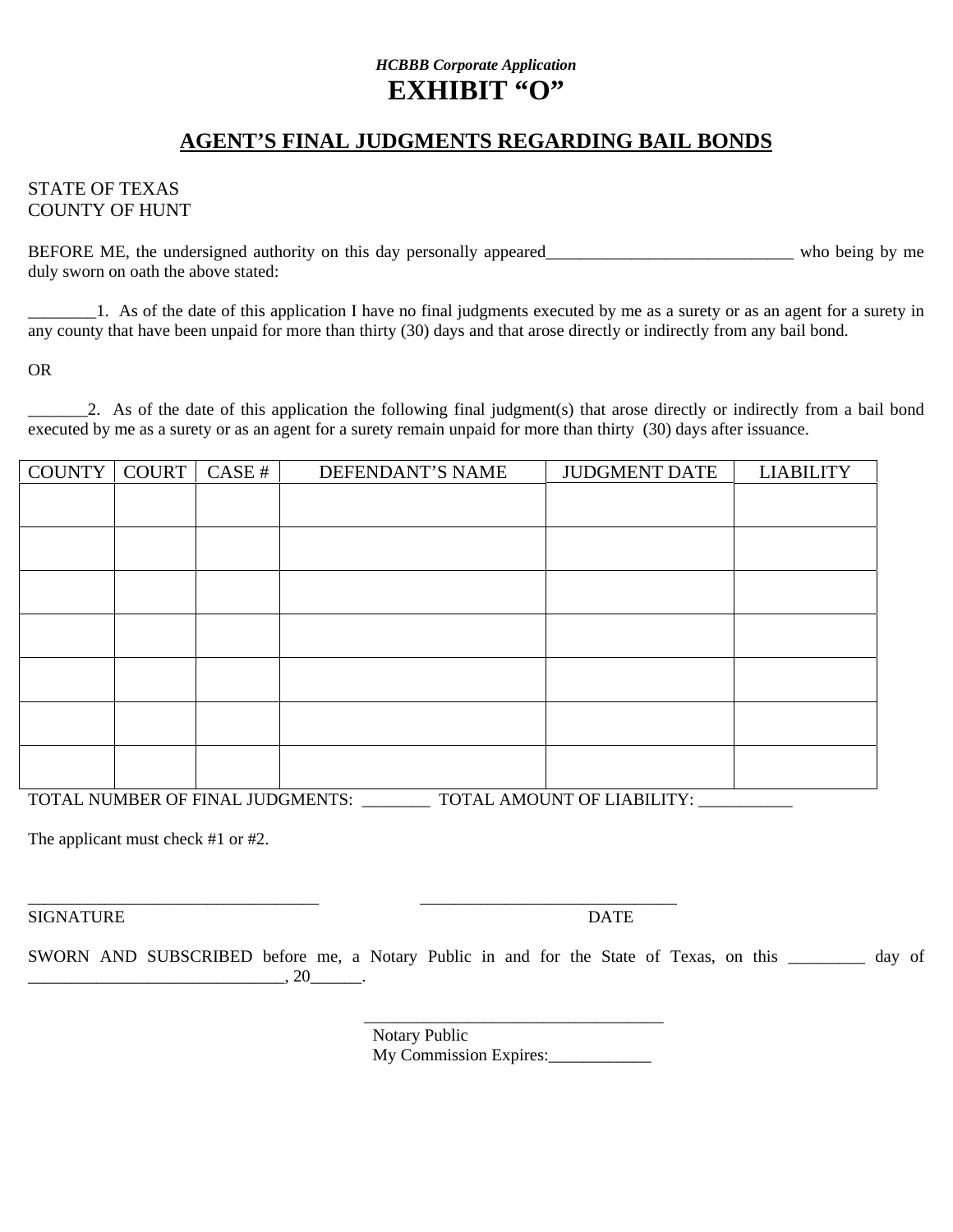## *HCBBB Corporate Application* EXHIBIT "P"

#### **AGENT'S STATEMENT REGARDING CIVIL LITIGATION**

STATE OF TEXAS **§** COUNTY OF HUNT **§**

Before me, the undersigned authority in and for the State of Texas, on this day personally appeared

\_\_\_\_\_\_\_\_\_\_\_\_\_\_\_\_\_\_\_\_\_\_\_\_\_\_\_\_\_\_\_\_\_\_\_\_\_\_\_ who, after being duly sworn, deposes and said: My name is

\_\_\_\_\_\_\_\_\_\_\_\_\_\_\_\_\_\_\_\_\_\_\_\_\_\_\_\_, I am \_\_\_\_\_\_\_\_\_\_ years of age. I live at

\_\_\_\_\_\_\_\_\_\_\_\_\_\_\_\_\_\_\_\_\_\_\_\_\_\_\_\_\_\_\_\_\_\_\_\_\_\_\_\_\_\_\_\_\_\_\_\_\_\_\_\_\_\_\_\_\_\_\_\_\_\_. I wish to state the following facts:

## **As of the date of this application I am presently involved in civil litigation as listed below:**

| <b>COUNTY</b> | <b>COURT</b> | $CASE$ # | <b>PLAINTIFF'S NAME</b> | <b>DEFENDANT'S NAME</b> |
|---------------|--------------|----------|-------------------------|-------------------------|
|               |              |          |                         |                         |
|               |              |          |                         |                         |
|               |              |          |                         |                         |
|               |              |          |                         |                         |
|               |              |          |                         |                         |
|               |              |          |                         |                         |
|               |              |          |                         |                         |
|               |              |          |                         |                         |
|               |              |          |                         |                         |
|               |              |          |                         |                         |
|               |              |          |                         |                         |
|               |              |          |                         |                         |

I have read the above statement consisting of \_\_\_\_\_\_ page(s), which is based on my personal knowledge, and it is true and correct.

Signature

 $\frac{1}{2}$  , and the contract of the contract of the contract of the contract of the contract of the contract of the contract of the contract of the contract of the contract of the contract of the contract of the contract

 $\overline{\phantom{a}}$  , which is a set of the set of the set of the set of the set of the set of the set of the set of the set of the set of the set of the set of the set of the set of the set of the set of the set of the set of th

Subscribed and sworn to before me, \_\_\_\_\_\_\_\_\_\_\_\_\_\_\_\_\_\_\_\_\_\_\_\_\_\_\_\_\_\_\_\_, on this the \_\_\_\_\_\_ day of

 $\frac{1}{20}$ , 20\_\_\_.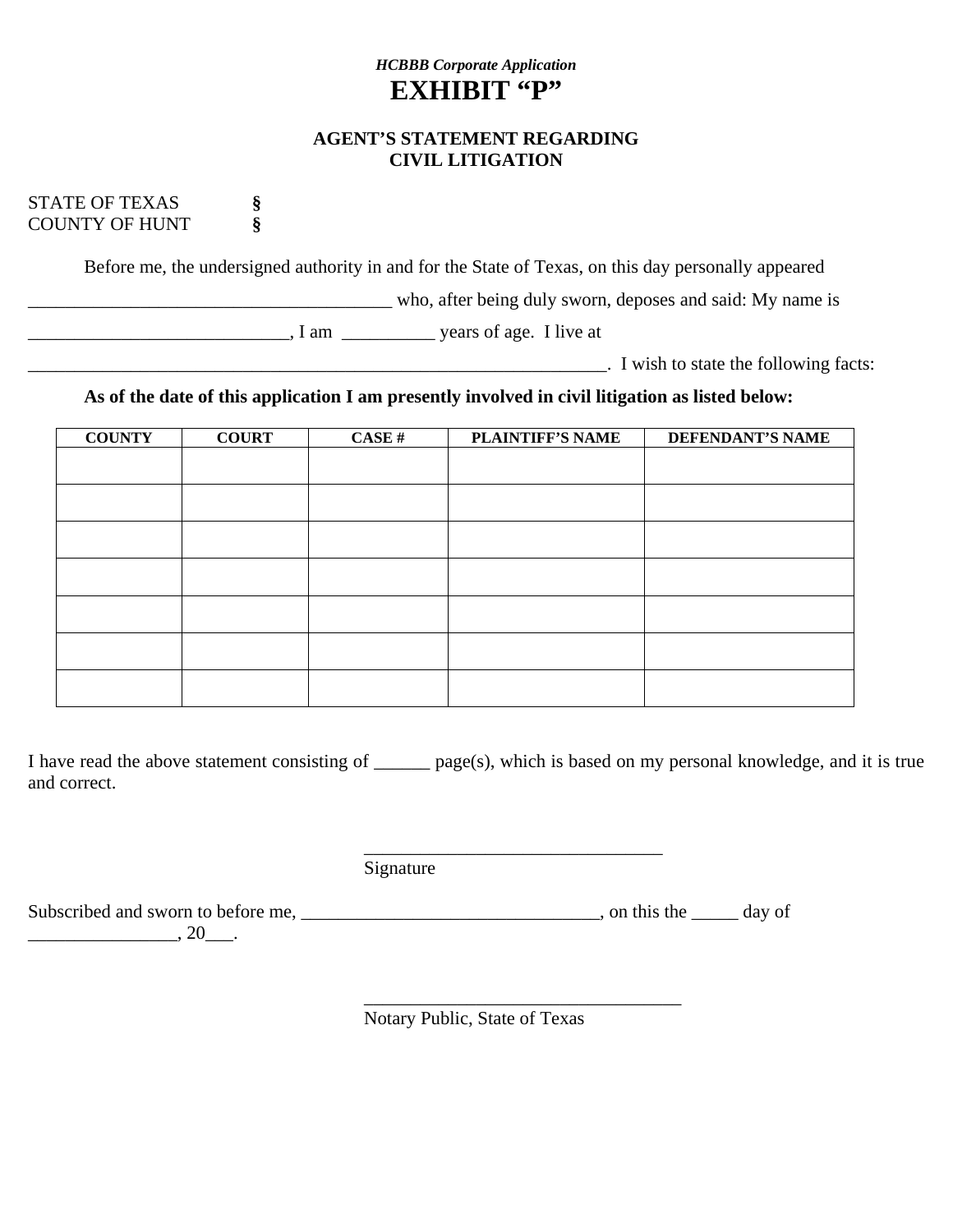## *HCBBB Corporate Application EXHIBIT "Q"*

#### STATE OF TEXAS **§** COUNTY OF HUNT **§**

Before me, the undersigned authority in and for the State of Texas, on this day personally appeared

\_\_\_\_\_\_\_\_\_\_\_\_\_\_\_\_\_\_\_\_\_\_\_\_\_\_\_\_\_\_\_\_\_\_\_\_\_\_\_ who, after being duly sworn, deposes and said: My name is

\_\_\_\_\_\_\_\_\_\_\_\_\_\_\_\_\_\_\_\_\_\_\_\_\_\_\_\_, I am \_\_\_\_\_\_\_\_\_\_ years of age. I live at

\_\_\_\_\_\_\_\_\_\_\_\_\_\_\_\_\_\_\_\_\_\_\_\_\_\_\_\_\_\_\_\_\_\_\_\_\_\_\_\_\_\_\_\_\_\_\_\_\_\_\_\_\_\_\_\_\_\_\_\_\_\_. I wish to state the following facts:

#### **Attached hereto is a copy of all outstanding unsatisfied Judgments pending against me.**

I have read the above statement consisting of \_\_\_\_\_\_ page(s), which is based on my personal knowledge, and it is true and correct.

Signature

 $\overline{\phantom{a}}$  , which is a set of the set of the set of the set of the set of the set of the set of the set of the set of the set of the set of the set of the set of the set of the set of the set of the set of the set of th

Subscribed and sworn to before me, \_\_\_\_\_\_\_\_\_\_\_\_\_\_\_\_\_\_\_\_\_\_\_\_\_\_\_\_\_\_\_, on this the \_\_\_\_\_ day of  $\frac{1}{20}$ .

 $\overline{\phantom{a}}$  , which is a set of the set of the set of the set of the set of the set of the set of the set of the set of the set of the set of the set of the set of the set of the set of the set of the set of the set of th Notary Public, State of Texas